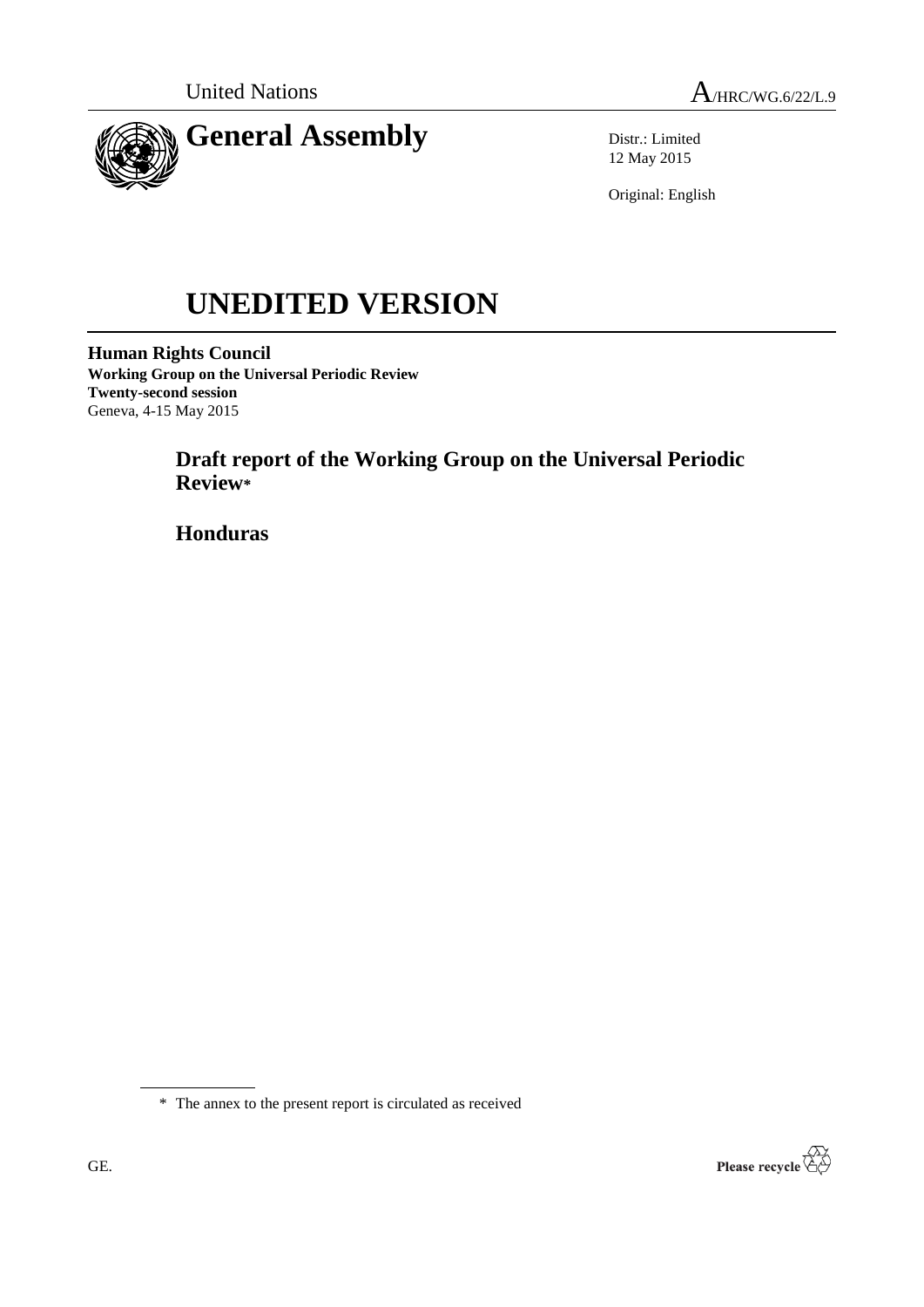## **A/HRC/WG.6/22/L.9**

# Contents

|       |           | Paragraphs  | Page |
|-------|-----------|-------------|------|
|       |           | $1 - 4$     | 3    |
|       |           | $5 - 123$   | 3    |
|       | A.        | $5 - 58$    | 3    |
|       | <b>B.</b> | $59 - 122$  | 8    |
| H.    |           | $123 - 126$ | 13   |
| Annex |           |             |      |
|       |           |             | 25   |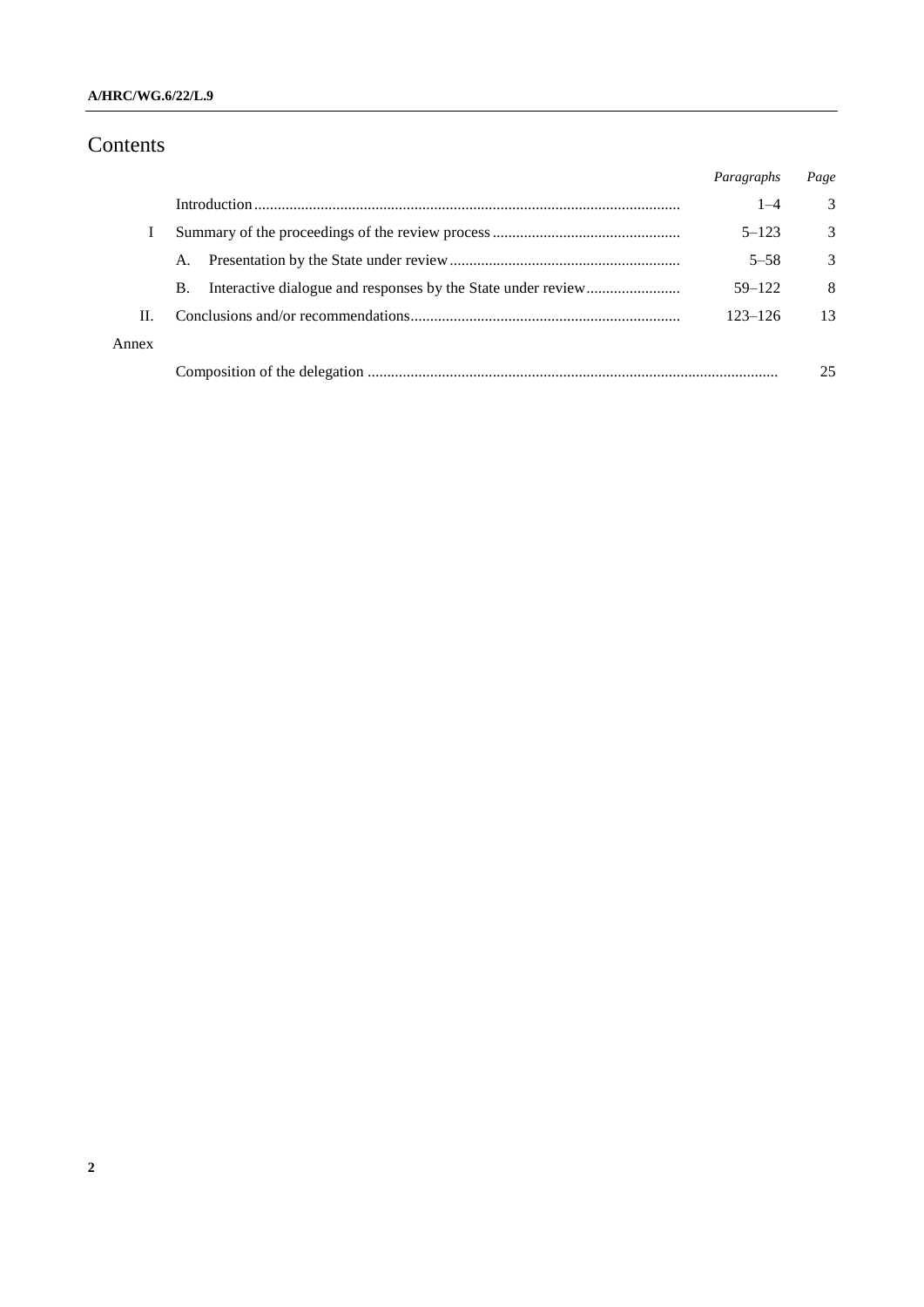# **Introduction**

1. The Working Group on the Universal Periodic Review, established in accordance with Human Rights Council resolution 5/1 of 18 June 2007, held its twenty-second session from 4 to 15 May 2015. The review of Honduras was held at the  $9<sup>th</sup>$  meeting on 8 May 2015. The delegation of Honduras was headed by S.E. Doctor José Ramón Hernández Alcerro, Secretary of State, General Coordinator of Government. At its  $14<sup>th</sup>$  meeting held on 12 May 2015, the Working Group adopted the report on Honduras.

2. On 13 January 2015, the Human Rights Council selected the following group of rapporteurs (troika) to facilitate the review of Honduras: Namibia, Paraguay, the Republic of Korea.

3. In accordance with paragraph 15 of the annex to resolution 5/1 and paragraph 5 of the annex to resolution 16/21, the following documents were issued for the review of Honduras:

(a) A national report submitted/written presentation made in accordance with paragraph 15 (a) (A/HRC/WG.6/22/HND/1);

(b) A compilation prepared by the Office of the United Nations High Commissioner for Human Rights (OHCHR) in accordance with paragraph 15 (b) (A/HRC/WG.6/22/HND/2);

(c) A summary prepared by OHCHR in accordance with paragraph 15 (c) (A/HRC/WG.6/22/HND/3).

4. A list of questions prepared in advance by Belgium, the Czech Republic, Germany, Liechtenstein, Mexico, the Netherlands, Norway, Slovenia, Spain, Sweden, Switzerland, the United Kingdom of Great Britain and Northern Ireland and the United States of America, was transmitted to Honduras through the troika. These questions are available on the extranet of the universal periodic review (UPR). Additional questions raised during the dialogue by Montenegro, India and France are summarized in section I.B below.

## **I. Summary of the proceedings of the review process**

#### **A. Presentation by the State under review**

5. The Secretary of State Coordinator General of Government noted that Honduras submitted its first report to the universal periodic review mechanism, in 2010. Since then, Honduras has been implementing the recommendations it received. As a demonstration of their commitment to human rights, in 2013, Honduras submitted a voluntary mid-term progress report.

6. With the assistance of the Office of High Commissioner for Human Rights, Honduras also led an extensive consultation process for the development of a public policy and the adoption of a National Human Rights Action Plan 2013-2022.

7. Honduras noted that the national report for the second review under the universal periodic mechanism, was elaborated following broad discussions at national level, including with the civil society.

8. In the last five years, Honduras held two general elections with the participation of new political forces from a broad ideological spectrum. As of today, Honduras participates fully in all international forums and has diplomatic relations with more than a hundred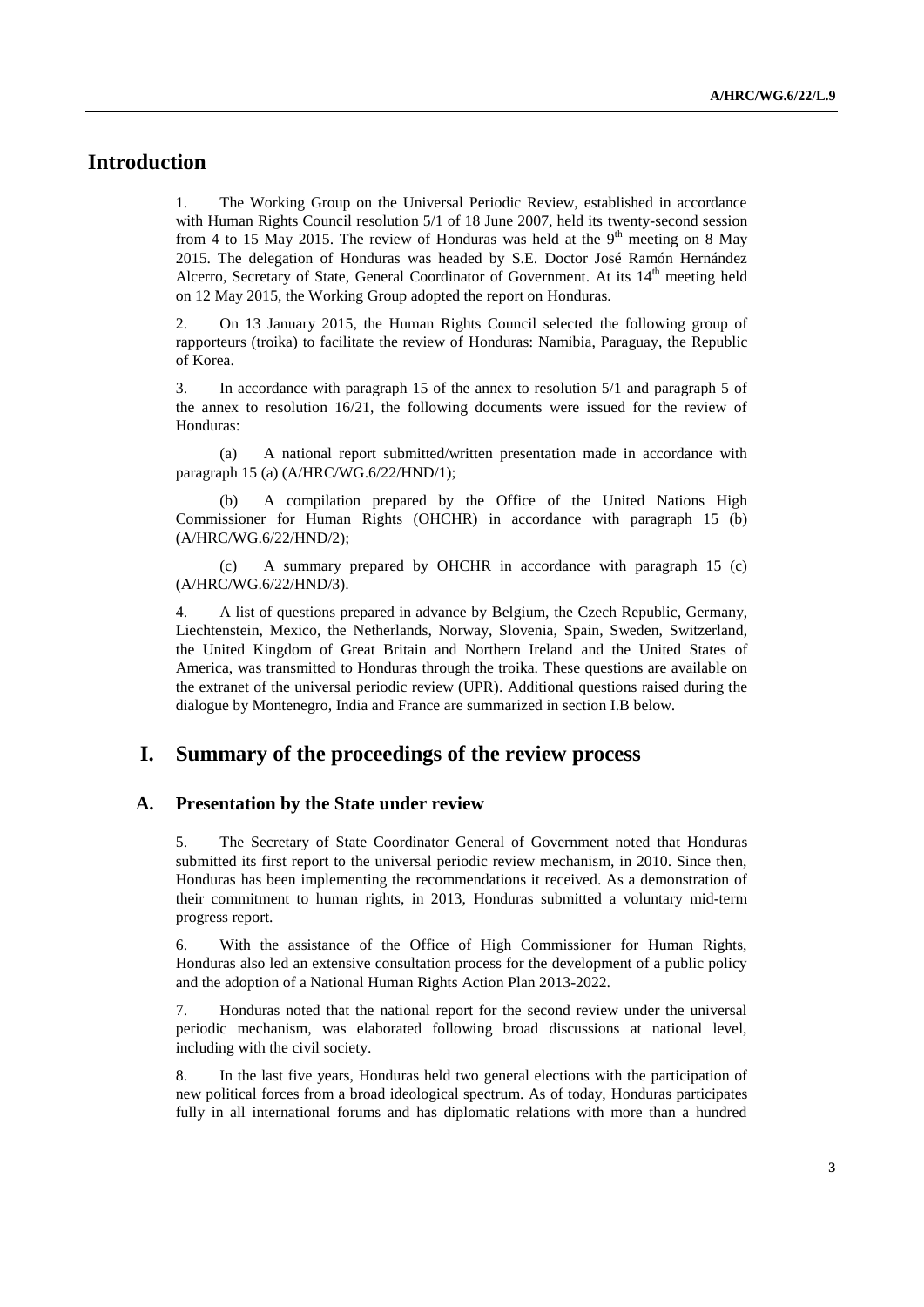countries. Commercial and financial exchanges and services have also allowed Honduras to have a positive economic growth. The delegation noted that progress on citizen security and social protection programs are very important for Honduras.

9. The delegation reported that it had implemented 106 recommendations of a total of 129 recommendations received in 2010. Other 20 are in the process of being fulfilled and only 3 recommendations, have so far not been implemented. These numbers speak of the commitment of Honduras to human rights and have been achieved through a series of efforts highlighted during the presentation and in the second national report.

10. Honduras recognizes that the UPR offers an invaluable space for dialogue with civil society and the international community. The composition of the delegation attending the UPR, reflects the work of all institutions in the field of human rights.

11. Reference was made to progress made in the development of policy and institutional framework, as well as cooperation with human rights mechanisms.

12. Among others, reference was made to the amendments introduced to domestic legislation to define the crimes of disappearance of persons, torture and the crimes of discrimination and incitement to hatred in accordance with international norms.

13. The National Human Rights Commissioner was appointed through a competitive public process. The Executive Branch created the Secretariat for Human Rights and the Commission of Truth and Reconciliation. A National Human Rights Action Plan was adopted.

14. Honduras made serious effort to submit due reports to treaty bodies. In the framework of the open invitation to special procedures, visits by five special rapporteurs and working groups were made and their recommendations were taken into account in the National Human Rights Action Plan. Honduras has also complied with judgments of the Inter-American Court of Human Rights.

15. Since the first cycle, the National Congress ratified six core international human rights instruments and withdrew reservations about the status of refugees.

16. The delegation noted that Honduras has been the victim of the aggression of organized crime and it has taken forceful measures to combat it. Honduras stopped being the main bridge for the traffic of drugs between South and North America and is no longer the most violent country in the world. Honduras has managed to make significant progress in protecting, first of all, the right to life. The national police has been subjected to a process of profound reform. Honduras has also reinforced the public security system with the approval of a legal and institutional framework that has enabled the reduction of killings and violence in general, although there is still a lot to do.

17. A national policy for the prevention of violence against children and the youth of Honduras has also been adopted.

18. Between 2014 and 2015 there was no murder or death violent linked to social conflicts.

19. Regarding the protection of persons at risk, Honduras has complied with measures recommended by the Inter-American Commission and precautionary provisional measures issued by the Inter-American Court. The National Congress approved the law on the protection of human rights defenders, journalists, social communicators, and operators of Justice which is being regulated in a participatory and inclusive manner. The law provides for a series of preventive measures, and protection of emergency according to the type of risk of each person and the creation of the protection system within the Secretariat of Human Rights.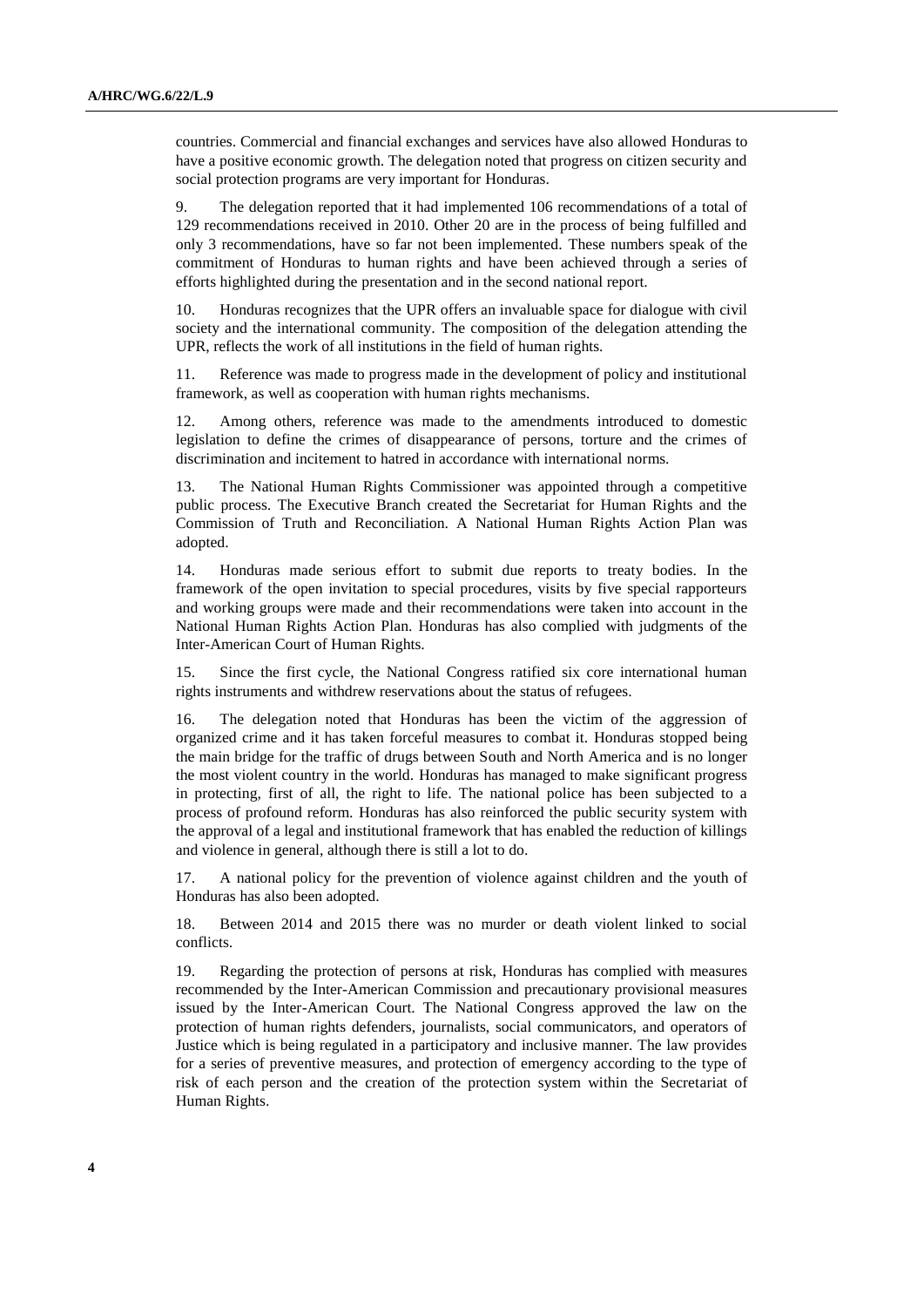20. Measures against trafficking in persons, contained in the recently passed law have also been introduced.

21. A special mention requires the creation and integration of the National Committee for the Prevention of Torture, Cruel, Inhuman or Degrading Treatment. The Committee has established itself as a national, independent institution with administrative, technical and budgetary autonomy.

22. Regarding democracy and participation, the National Congress amended the Constitution to allow the plebiscite, the referendum and the citizen initiative to introduce bills. A constitutional amendment was also made to include the guarantee of habeas data as a mechanism of protection of private data and rights to honour, privacy and personal image.

23. The impeachment and the right to freedom of association are also guaranteed as part of the constitutional reform.

24. In relation to the rights of indigenous peoples, Honduras promotes access to land. The Secretariat of Energy,

25. Natural Resources and Environment is currently working with the Confederation of Autochthonous peoples of Honduras in the elaboration of a draft law on the prior and informed consultation for indigenous peoples.

26. The National Commission against Racial Discrimination, Xenophobia and Related forms of intolerance has also been reactivated.

27. With regard to the population of sexual diversity, Honduras has prioritized the implementation of actions in the National Human Rights Action Plan in favour of this group. Among others, actions include legal reforms, awareness-raising and training.

28. In the areas of economic, social and cultural rights, as well as efforts to combat poverty, the Constitution was amended to include the right to water and sanitation. Among others, Honduras launched a Plan for the prevention of pregnancy in adolescents, strengthened the public education and adopted legislation to address the impact of climate change.

29. Honduras created the Directorate on Children, Adolescents and Family (DINAF) issues that has an agreement with local governments to launch the national system of protection of children, articulating local and national level actions. It is also in the process of ratifying the Hague Convention concerning the protection of children and cooperation in respect of inter-country adoption. The special criminal justice program, favouring alternative measures, has been created by DINAF. DINAF also monitors all social reintegration programs. Special criminal justice programs have been introduced by Honduras in the Partnership Plan for Prosperity.

30. The protection of children against abuse is a principle incorporated in the Constitution. The National Congress also approved a comprehensive reform of the Codes of Childhood and Adolescence and of The Family, taking into account the recommendations of the Committee on the Rights of the Child.

31. The delegation referred to the request made to the High Commissioner to open an OHCHR country office in Honduras. Honduras believes that the Office will contribute to strengthening the national system for the protection of human rights. It will open up spaces for dialogue, monitor and report objectively on the human rights situation in the country. The High Commissioner will also provide technical assistance to institutions in Honduras.

32. On its part, the President of the Supreme Court of Justice reported that the National Congress had created the Council of the Judiciary and judicial career, which eliminated the possibility of discretionary or political appointments. To balance the right of citizens to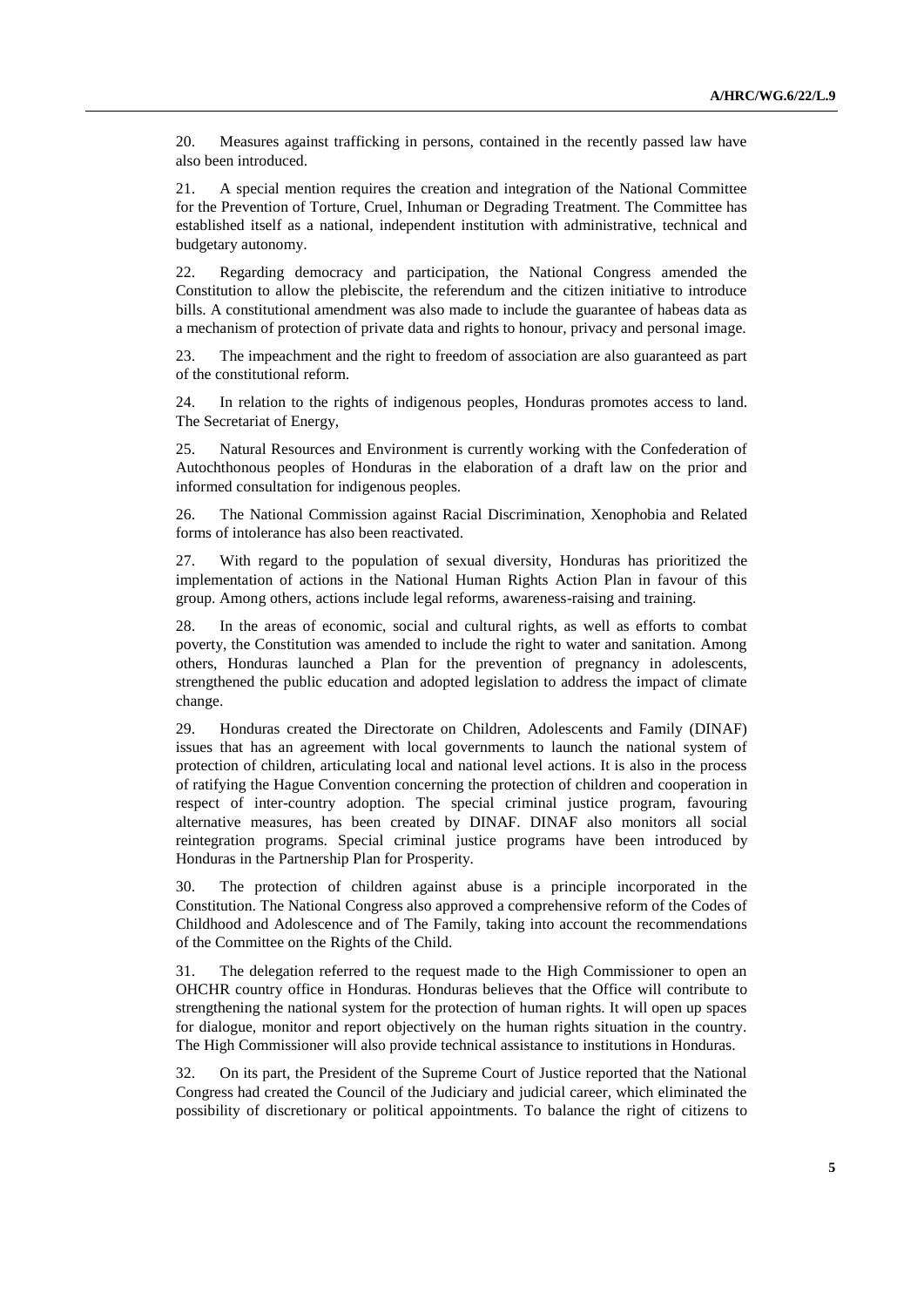demand accountability for the conduct of judicial officials, all decisions of the Council of the Judiciary can be reviewed before ordinary and constitutional courts.

33. Honduras created the figure of National Judges who deal with organized crime cases, to protect judges from external influence. It is also part of an OAS judicial program which aims at strengthening access to justice. Through CAPRODEM, the judiciary has also put into practice, with the participation of civil society, coordinated actions to assist women victims of violence. The Public Defender has also assigned human resources to assist women, including through awareness-raising for the empowerment of women deprived of their liberty.

34. The President of the Supreme Court of Justice referred to the case of the judges separated from their posts in 2009, coinciding with the institutional crisis in Honduras that same year. He reiterated that the decision by the Supreme Court of Justice was based on the verification of the Commission's various violations of the disciplinary provisions to which such former officials were subject to. At the time, the former officials had access to legal recourses, which so far have not been exhausted yet.

35. The President of the Legislative Commission on Human Rights noted that the National Congress of Honduras has legislative functions, and also oversight functions of the work of public authorities. It plays an essential role in the promotion and protection of human rights. The Congress has created spaces of dialogue and consultations with civil society, NGOs and other interested groups which have generated a considerable number of legislative proposals.

36. Close cooperation is maintained with United Nations entities and the international community in general. The Congress is working on a priority basis on issues related to the fulfilment of the rights of children, education, security, development, LGBTI groups, indigenous communities and Afro-descendants, environment and gender issues. It has identified as a challenge the construction of a legislative agenda, agreed with institutions and with civil society.

37. The Congress has also the responsibility of ensuring that institutions with a responsibility to protect and promote human rights, such as the Supreme Court of Justice, the Public Prosecutor's Office and the National Human Rights Commissioner, have the necessary resources to implement their respective mandates. The Congress also plays a role in the selection of persons in these positions, and receives their annual reports. It has the responsibility of publicly assessing their performance.

38. The Secretary of State for Human Rights, Justice, Governance and Decentralization reported that in 2012, the law on the national prison system was adopted. It created the National Penitentiary Institute and assigned resources for the construction of four new prisons to reduce prison overcrowding and contributed to the governance of 29 centres of deprivation of liberty. A new corps of correctional officers has also been created.

39. The Human Rights Secretariat, together with the National Penitentiary Institute and the advice of the Human Rights Advisor of the Office of the High Commissioner for Human Rights, has been coordinating the development of a first national policy on the penitentiary, which is expected to be completed soon. The General Regulation of the law of the national penitentiary system was approved and at present, the National Penitentiary Academy is being designed. The provision of food, access to hydro-sanitary and electric systems in detention centres has also been improved.

40. In 2014, the National Institute of Migration for the implementation of the law on migration and the immigration policy was created. One of the main achievements has been the introduction of the immigration control biometric system and the establishment of a mechanism for combating trafficking.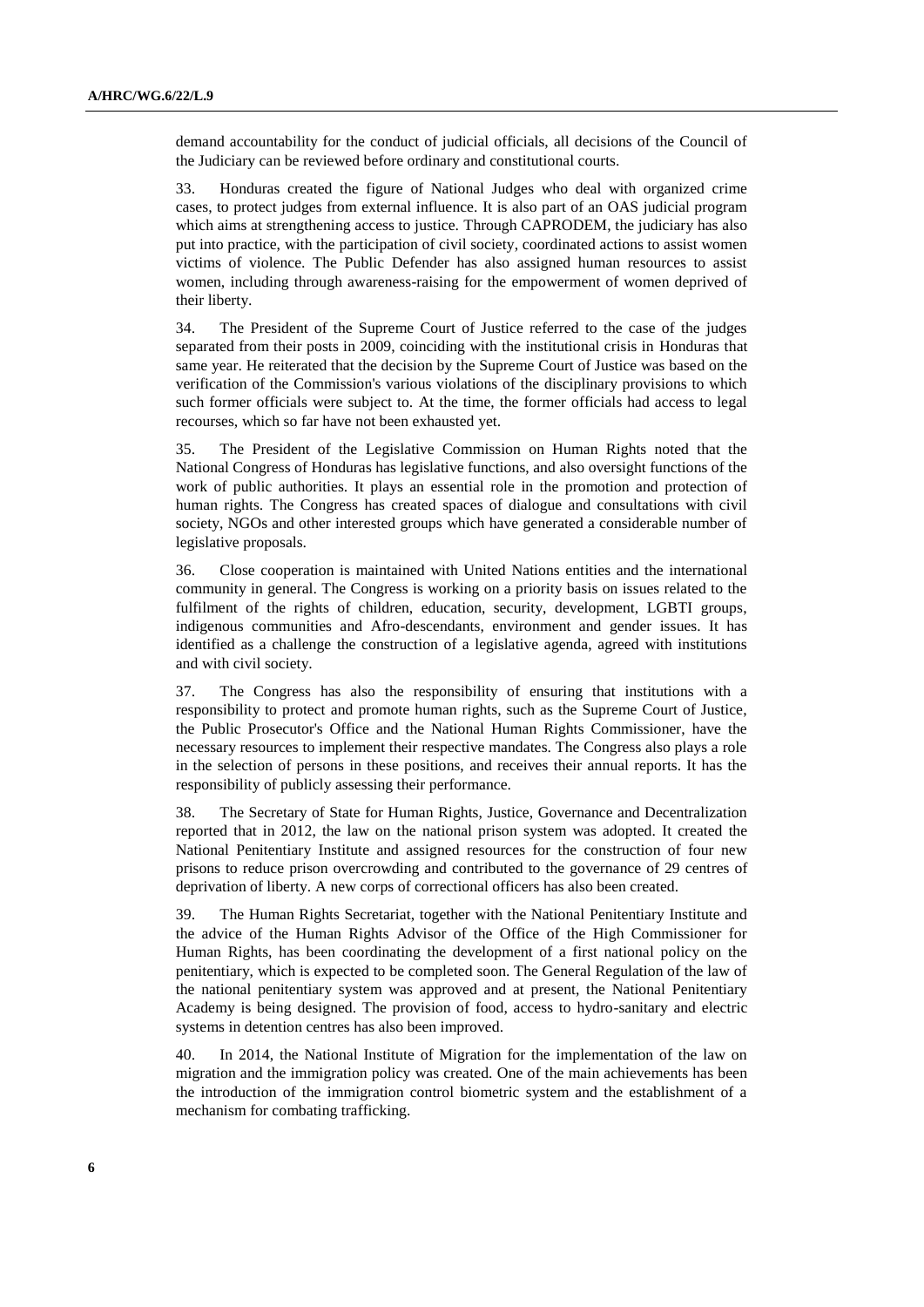41. Honduras has also tackled the emerging migration of unaccompanied minors. Through the institutional and inter-sectorial coordination under the leadership of the First Lady, the Special Commission for Migrant Children offers comprehensive services of reception, health assessment, counselling support, training for work, school reintegration, emergency food aid, and also economic aid so that children and family units can return to their places of origin. These actions have resulted in a substantial reduction of unaccompanied children.

42. The Minister of the National Women's Institute noted that Honduras has a huge determination to make structural changes in favour of women's equality. The elaboration of the Second Plan on Gender Equality and Equity, was led by the National Institute for Women (INAM) through a national consultation process. The INAM is currently implementing an advocacy strategy and strengthening institutional mechanisms.

43. Honduras has established Gender Units in the Judicial Branch, the Secretaries for Health and Safety, as well as Gender Commissions in different municipalities. Processes are also coordinated in Municipal Offices for Women.

44. Honduras has incorporated femicide in legislation and imposed penalties on the perpetrators of this crime. The Law Against Trafficking of Persons and a National Plan Against Violence Towards Women were also adopted.

45. Honduras has also launched a public-awareness campaign to eradicate the practices of sexual harassment at work, covering public offices and the private sector.

46. A Protocol for the Comprehensive Assistance to Women Victims of Violence and a technical guide for use by health officials and justice operators have been developed. Shelters in Tegucigalpa and San Pedro Sula have also been established.

47. Honduras has also adopted a law on equality of wages between women and men. There is a dialogue with the feminist movement, which allows the State to provide a better social impact and to promote better quality of life for women in Honduras.

48. The Undersecretary of Labour and Social Security referred to the Second National Plan of Action for the Prevention and Eradication of Child Labour. It envisages the creation of national structures, ratification of international norms, harmonization of national legislation and strengthening of national capacities and knowledge. A roadmap to make Honduras a country free from child labour and its worst forms was adopted. An agreement was recently signed with the United States of America, to implement a program called "Bright futures" with an investment of \$ 7.5 million in four years.

49. The Ministry of Labour and Social Security has the responsibility of ensuring that the employment conditions are decent. Efforts are being made for the professionalization of the General Direction of Inspection through various regulatory proposals such as the law on inspection and an ILO audit process.

50. A Tripartite Commission was also created to follow up on the compliance of the action plan on the Free Trade Agreement with the United States.

51. Honduras has also signed an agreement for the promotion of investment, protection of employment, health and access to housing for workers of the Honduran *maquila* textiles sector.

52. A social protection system framework law has also been approved. Thanks to the promotion of investment of the private sector and reactivation of the agricultural and housing sectors, and different government placement programs, new job opportunities were generated. Efforts are also underway, together with the National Congress, to improve the employability of young people. 2015, has set as a goal the generation of 200,000 job opportunities.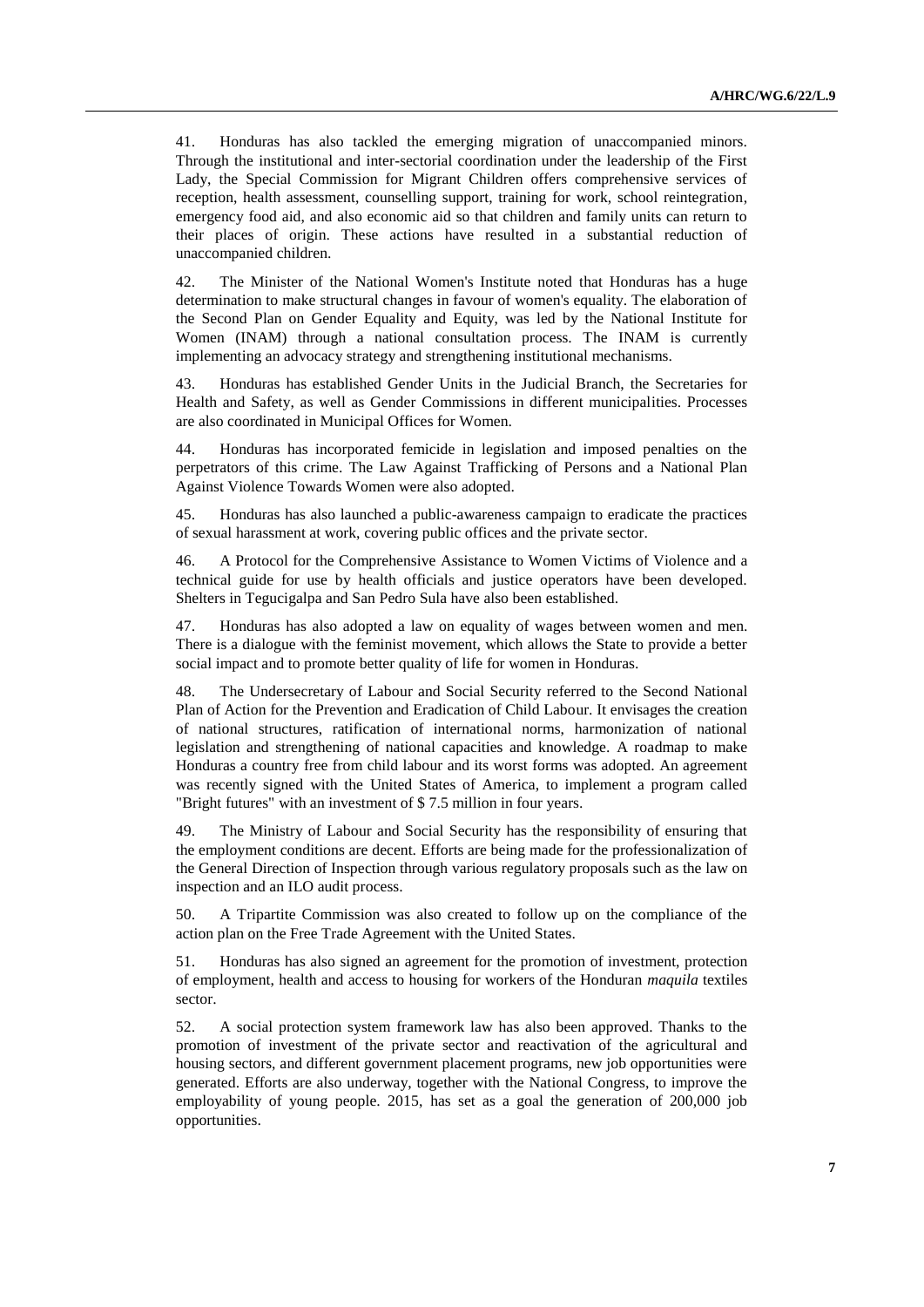53. The Undersecretary of State in the Offices of Development and Social Inclusion referred to the policy of social protection and the Better Life program, targeting people in condition of poverty and extreme poverty, with components of healthy housing, such as water filters, latrines, ecological ovens, construction of cement floors, storage of water, roofs and solidarity bags with food, which have benefited more than 100 thousand families.

54. Other programs included the productive micro-enterprises and family farming, the Presidential Better Life Bonus program and the School Lunch program.

55. Honduras is currently holding consultations for the elaboration of a policy against racism and racial discrimination to ensure indigenous peoples and Afro-descendants social and political participation and the exercise of intercultural citizenship, as well as the right to bilingual intercultural education, right to health, land and natural resources.

56. A public policy and Strategic Plan to guarantee the human rights of persons with disabilities was also adopted. Honduras has also subscribed to the Programme of Action of the Americas Decade for the Rights and Dignity of Persons with Disabilities.

57. The Undersecretary of Human Rights and Justice noted that after the first UPR, Honduras led a broad process of consultation to design and adopt the National Human Rights Action Plan 2013-2022, which incorporates and transforms into strategic actions over 1200 recommendations, including from the civil society, the human rights treaty bodies and the Truth and Reconciliation Commission.

58. The first phase of a Human Rights Observatory, to measure progress on human rights issues and to facilitate the reporting to treaty bodies and the society in general, is also underway. Honduras is currently also designing an integrated monitoring and evaluation system to assess the impact of the National Human Rights Plan of Action.

Honduras is committed to continue the dialogue and citizen's participation. It will share the outcome of this second review and promote the implementation of recommendations.

#### **B. Interactive dialogue and responses by the State under review**

59. During the interactive dialogue, 60 delegations made statements. Recommendations made during the dialogue are to be found in section II of the present report. All written statements of the delegations, to be checked against delivery on the United Nations Webcast archives,<sup>1</sup> are posted on the extranet of the Human Rights Council when available.<sup>2</sup>

60. Guatemala commended the creation of a Human Rights Secretariat and the adoption of a National Human Rights Action Plan. It shared the concern of CERD regarding the loss of the A-status by the National Human Rights Commission.

61. The Holy See acknowledged Honduras' efforts to bring national legislation into greater conformity with the international human rights instruments, especially those relating to the prevention of enforced disappearances and torture, the national human rights institution and the ratification of several instruments.

62. The Bolivarian Republic of Venezuela appreciated Honduras' decisive commitment to address challenges and highlighted progress made since the first review.

<sup>1</sup> http://webtv.un.org/meetings-events/human-rights-council/universal-periodic-review/watch/hondurasreview-22nd-session-of-universal-periodic-review/4224969251001

<sup>&</sup>lt;sup>2</sup> https://extranet.ohchr.org/sites/upr/Sessions/22session/Honduras/Pages/default.aspx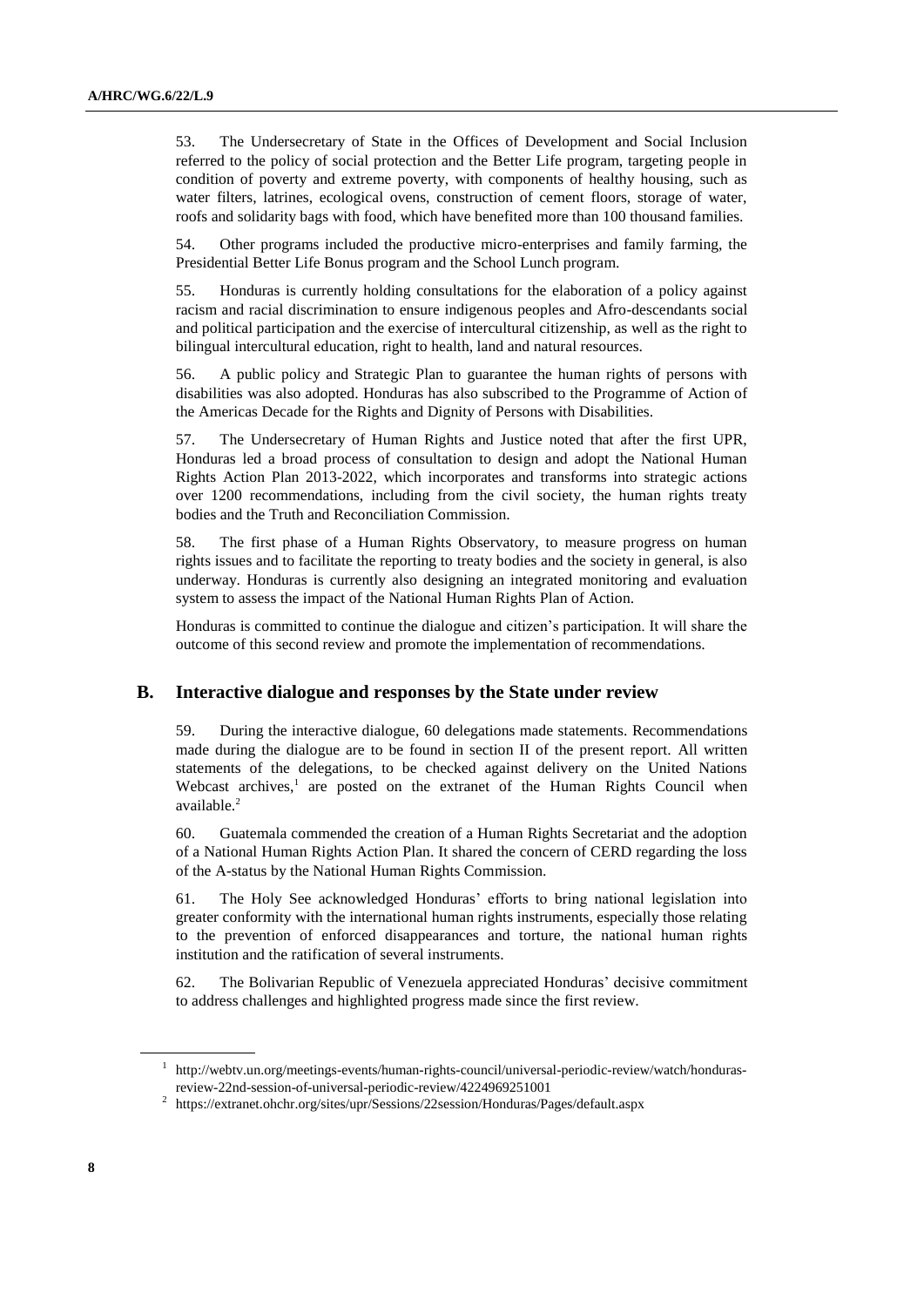63. Indonesia welcomed Honduras' efforts to set up mechanisms to further promote and protect human rights including the adoption of the Public Policy and National Action Plan on Human Rights (2013-2022) and looked forward to full implementation of this plan.

64. Ireland was deeply concerned at the climate of violence and insecurity affecting human rights defenders in Honduras, including reports that they continued to be subject to serious physical assault, and that impunity for human rights violations remained pervasive.

65. Italy welcomed the adoption of the Public Policy and National Action Plan on Human Rights (2013-2022) and actions taken to provide human rights training for military personnel and the police to combat violence against women and children.

66. Lebanon welcomed Honduras' desire to work towards the promotion of human rights for its people and welcomed its accession to the Convention on Cluster Munitions.

67. Madagascar welcomed the participative and inclusive approach of Honduras in drafting its national report as well as the advances in combatting poverty, social protection, improving the quality of education, health and the protection of vulnerable persons.

68. Mexico recognized progress, in particular the strengthening of the legislative framework. It valued efforts for the strengthening of the public security system and the reforms introduced to the electoral law.

69. Montenegro commended Honduras for a comprehensive reform of legislation covering children, families and women in the sphere of justice. It welcomed the willingness for the opening of an OHCHR country office. Montenegro asked about measures taken to improve the living conditions of vulnerable groups with a view to reduce the negative impact of migrant flows.

70. Namibia congratulated Honduras on the creation of a specific ministerial portfolio for human rights with responsibility for facilitating dialogue with the international human rights community and on the adoption of the Public Policy and National Action Plan on Human Rights (2013-2022).

71. The Netherlands appreciated the ratification of the Protocol to the American Convention on Human Rights to Abolish the Death Penalty and other measure taken. It was concerned that there was an environment in which vulnerable groups were victims of threats, violence and sometimes murder and at the number of social conflicts relating to mining or hydro-electrical projects.

72. Nicaragua commended Honduras for introducing legislative and institutional reforms to strengthen the human rights protection. It encouraged Honduras to consolidate its national human rights action plan taking into account the outcome of the second review.

73. Nigeria welcomed the introduction of various government policies aimed towards the establishment of a public policy and national plan on human rights and improvement in the security situation.

74. Norway noted efforts to bring national legislation in line with international obligations and the elaboration of a Public Policy and National Plan of Action on Human Rights. It expressed concern about the removal of four judges by the Congress.

75. Panama expressed its appreciation for the implementation of recommendations from the first review. It commended Honduras commitment to cooperate with the international human rights mechanisms, which is reflected in the standing invitation issued to the special procedures.

76. Paraguay welcomed the establishment of a national mechanism for the follow-up of the UPR recommendations. It took note of progress made in the development of legislation.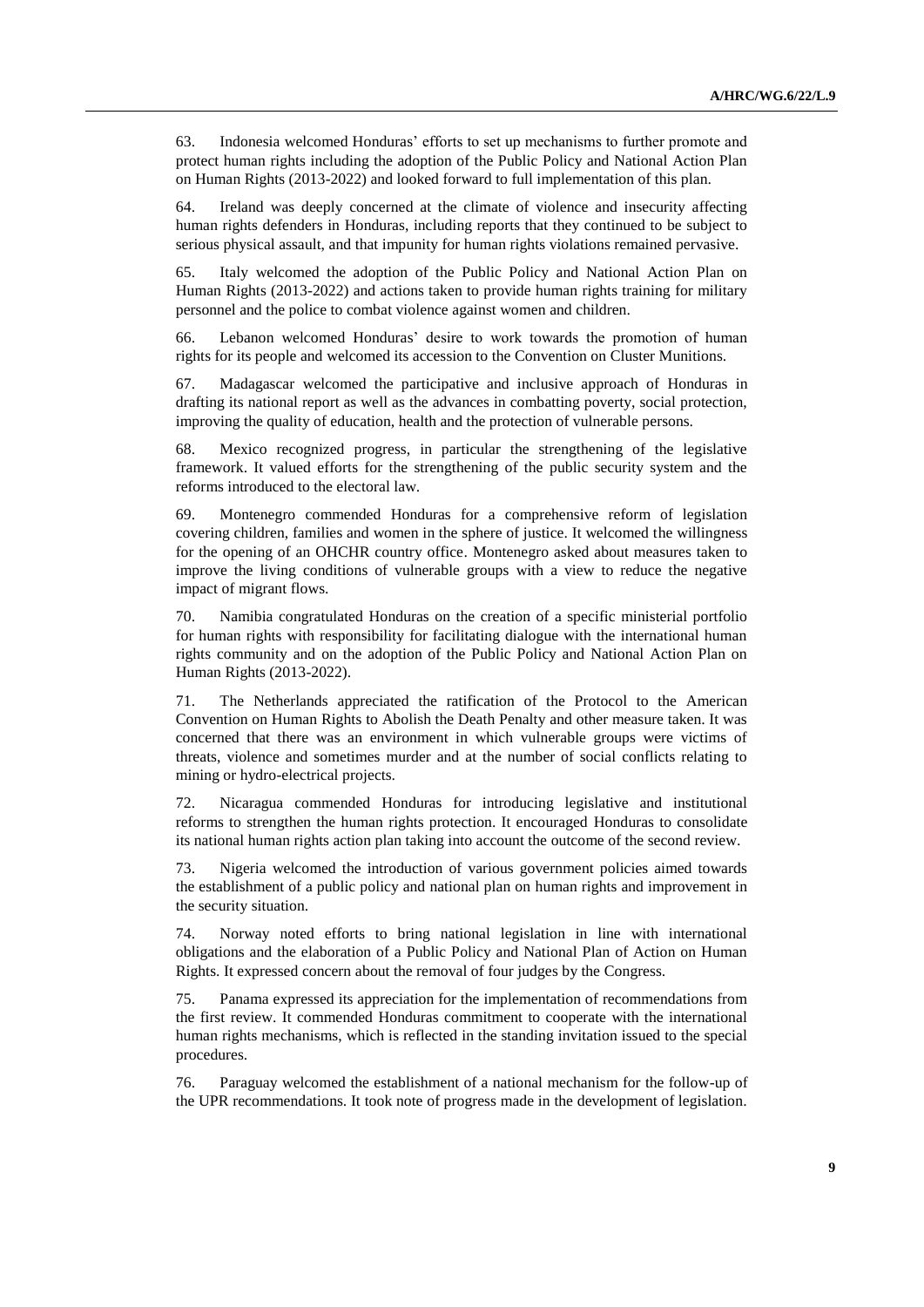It expressed concern about the vulnerability of women, children and migrants, including non-accompanied children.

77. Peru highlighted progress made by Honduras, notably the adoption of the national human rights action plan, the ratification of the Convention relating to the Status of Stateless Persons and the Convention on the Reduction of Statelessness, as well the harmonization of domestic legislation with their international obligations.

78. The Philippines noted the multi-year national human rights action plan; efforts to align domestic legislation with international human rights standards; and the ratification of human rights conventions. It expressed concern about the unaccompanied children leaving Honduras.

79. Poland welcomed the latest constitutional and legal reforms. It expressed concerns about cases of violence against journalists and judges, and the lack of independent investigations of those cases.

80. Portugal noted the amendment of the Criminal Code that brought the definition of torture in line with international standards and the adoption of the Education Act providing for free and compulsory education. It expressed concern about violence against women.

81. Qatar stated that considerable progress had been made in harmonising national legislation with international standards. It noted efforts that had been made to enhance security and public order.

82. The Republic of Korea noted the policies for vulnerable groups, the revision of the definitions of torture and enforced disappearances and the efforts made to implement the recommendations of the Truth and Reconciliation Commission.

83. Romania noted the efforts that had been made to implement recommendations from the first review. It congratulated Honduras for cooperating with the human rights mechanisms, particularly special procedures.

84. The Russian Federation welcomed the implementation of international treaties. It noted the adoption of National Plan of Action for 2013-2022 and supported efforts taken to establish a human rights department within the Cabinet of Ministers.

85. Rwanda noted the establishment of a human rights portfolio in the Cabinet, the implementation of a vast majority of recommendations of the Truth and Reconciliation Commission, and the policy and National Action Plan on Human Rights 2013-2022.

86. Sierra Leone urged Honduras to develop incentives for the participation of poor, marginalized communities; implement laws prohibiting hate crimes and violence against women of African descent; and seek funding to address the problems of drugs and human trafficking.

87. Singapore acknowledged the progress made in reducing the murder rate, commended Honduras for its commitment to protecting the rights of women, and recognised the efforts taken under the Better Life Programme to provide housing upgrades and improvements.

88. Slovenia welcomed efforts to bring the legislation in line with internationals standards. It noted that CERD deplored the assaults of indigenous and Afro-Honduran leaders and journalists, and also noted that the draft bill on protection of human rights defenders.

89. Spain underscored the readiness of Honduras to open an OHCHR country office. It was concerned about high levels of violence against women and girls, and the high impunity rate in these cases.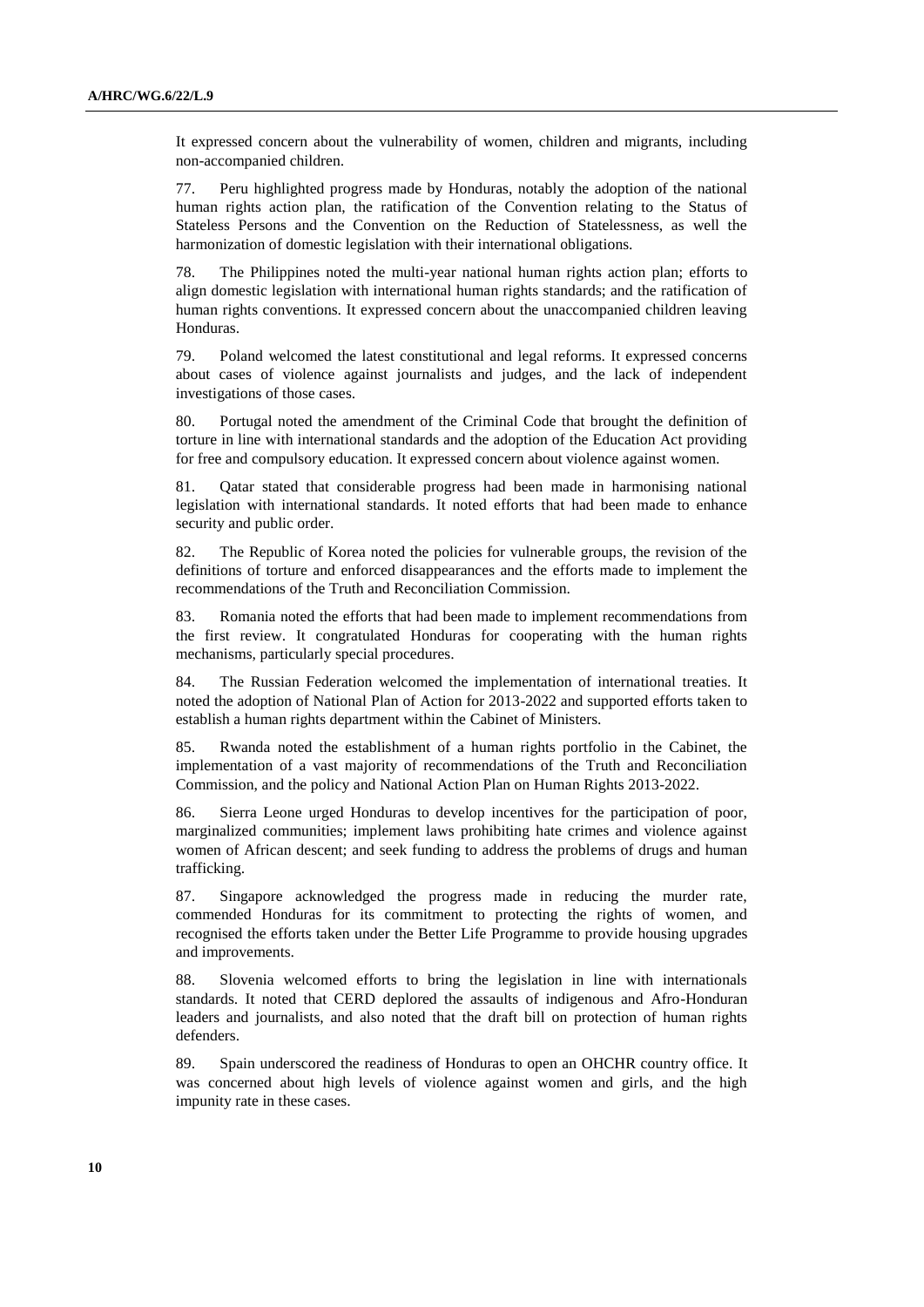90. Sweden welcomed Honduras' decision to request the establishment of an OHCHR country office. It welcomed the amendment of the Penal Code to incorporate femicide as a specific crime. It was concerned about violence against women and impunity for perpetrators. It noted the concern of the SRon violence against women regarding the ban on abortion.

91. Switzerland welcomed Honduras' upcoming opening of an OHCHR country office. It considered that the engagement of human rights defenders must be better protected. It was also concerned about the increasing militarization of the country.

92. Thailand commended Honduras on establishing the Ministry of Justice and Human Rights. It took positive note of the reduction of murder rate over the past years and the enactment of the Basic Education Act. It encouraged Honduras to consider ratifying the Optional Protocol to CEDAW and the Optional Protocol to the CRC.

93. Timor-Leste welcomed the establishment of the Ministry of Justice and Human Rights, and the adoption of the National Action Plan on Human Rights.

94. Trinidad and Tobago commended the establishment of Anti-Trafficking in Persons Act, the mobile magistrates' courts, the re-distribution of State land to the benefit of indigenous and Afro-Hondurans and the enshrinement of the right to water and sanitation as a constitutional right.

95. Turkey welcomed Honduras' Public Policy and National Action Plan on Human Rights, the Gender Equality and Equity Plan, and cooperation with UN Special Procedure Mechanisms. It welcomed the opening of an OHCHR office.

96. The United Kingdom of Great Britain and Northern Ireland welcomed Honduras' criminal code amendments. It was concerned about the intention to use military police to tackle security, and continued high levels of impunity and difficulties by significant sectors of society in accessing justice.

97. The United States of America congratulated Honduras for its goal of opening an OHCHR Office, its accord with Transparency International and the passing of a law to protect human rights defenders. It urged continued efforts to strengthen the justice and security sectors.

98. Uruguay commended Honduras for the adoption of a comprehensive reform of the Code on Children and Adolescents, and the Family Code. It welcomed the adoption of the Anti-Trafficking in Persons Act and the bill of protection of human rights defenders, journalists, social communicators and justice officials.

99. India commended the adoption of the Public Policy and National Action Plan on Human Rights and of other plans and measures. It encouraged Honduras to continue its efforts to make its national human rights institution compliant with the Paris Principles and welcomed the announcement of the opening of an OHCHR office later in 2015. India asked the delegation to share information on the issue of unaccompanied child migrants.

100. Algeria welcomed Honduras' 2014-2020 Plan for Human Dignity (*Vanguardia de la Dignidad Humana*), establishment of the Ministry of Justice and Human Rights, reduction in violence against women and cooperation with treaty bodies.

101. Angola welcomed the National Policy on the Prevention of Violence against Children and Young Persons in Honduras and the reformed Penal Code. It was concerned about violence towards minority groups.

102. Argentina commended Honduras for the harmonization of domestic legislation with international human rights norms, including the amendment introduced to the Criminal Code and the definition of enforced disappearance as a specific offence.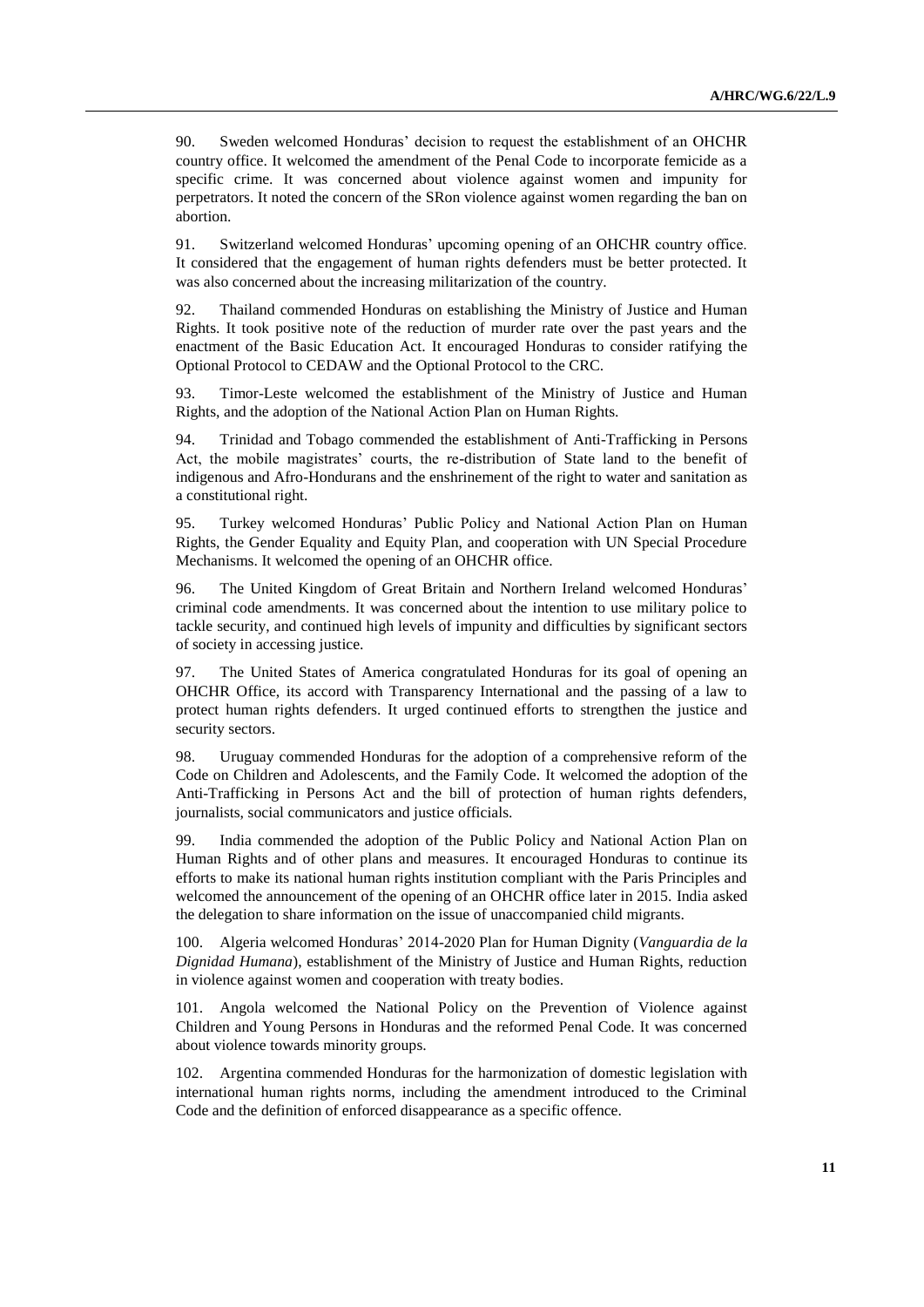103. Australia welcomed Honduras' establishment of a special court against domestic violence. It noted concern about violence against women. It urged Honduras to implement recommendations of the UN Special Rapporteur on Human Rights Defenders' and of the Inter-American Commission on Human Rights.

104. Austria welcomed Honduras' approval of the Human Rights Public Policy and National Action Plan. It was concerned about attacks against journalists and impunity in this regard. Austria remained worried about shortcomings in the administration of justice, and ongoing discrimination against indigenous, Afro-Honduran and LGBTI persons.

105. Belgium welcomed Honduras' opening of an OHCHR country office. It was however concerned about challenges, in particular with regard to the independence of the justice system and the fight against impunity, violence against women and freedom of expression.

106. Brazil commended Honduras for a comprehensive reform of the legislation on right of children, families and women and welcomed steps taken to reduce violence against women.

107. Canada encouraged Honduras to continue its efforts to ensure the protection of human rights defenders, journalists and justice sector officials and also encouraged it to reduce overcrowding in prisons and juvenile detention centre by respecting maximum occupancy rates and taking other measures.

108. Chile was concerned about the perseverance of violence, intimidation and attacks against human rights defenders, judges, prosecutors and journalists. It welcomed the discussion and adoption of a Law on the subject.

109. China appreciated that Honduras had implemented recommendations from the first review and welcomed its cooperation with Treaty Bodies, Special Procedures and the Inter-American Human Rights protection system. It noted the challenges faced by Honduras in human rights protection and requested the international community to provide technical and financial support.

110. Colombia underscored efforts to comply with recommendations from the previous UPR cycle in particular the Human Rights National Plan of Action, and actions related to previous recommendations made by Colombia on the fight against LGBTI persons.

111. Costa Rica stated that Honduras' commitment would be strengthened with the establishment of an OHCHR country office and welcomed the Human Rights National Plan of Action. It expressed concern about the high level a violence, particularly against women, journalists and human rights defenders.

112. Cuba underscored the adoption of the Social Protection Policy in 2012, the Law on Protection Benefits and Regularization of Informal Activity and the Law on Vaccines which have been developed under important challenges, including structural poverty conditions, inequality and iniquity.

113. The Czech Republic thanked Honduras for its presentation and made recommendations.

114. Denmark recognized Honduras' efforts to break the vicious circle of human rights violation, but was concerned about reports that the human rights situation had worsened since the first UPR. It regretted the decision to downgrade certain relevant ministries and was concerned at reported impunity for attacks on LGBTI persons.

115. Ecuador welcomed reforms on the Criminal Code, particularly those related to enforced disappearance, torture, discrimination and incitement to hatred. It welcomed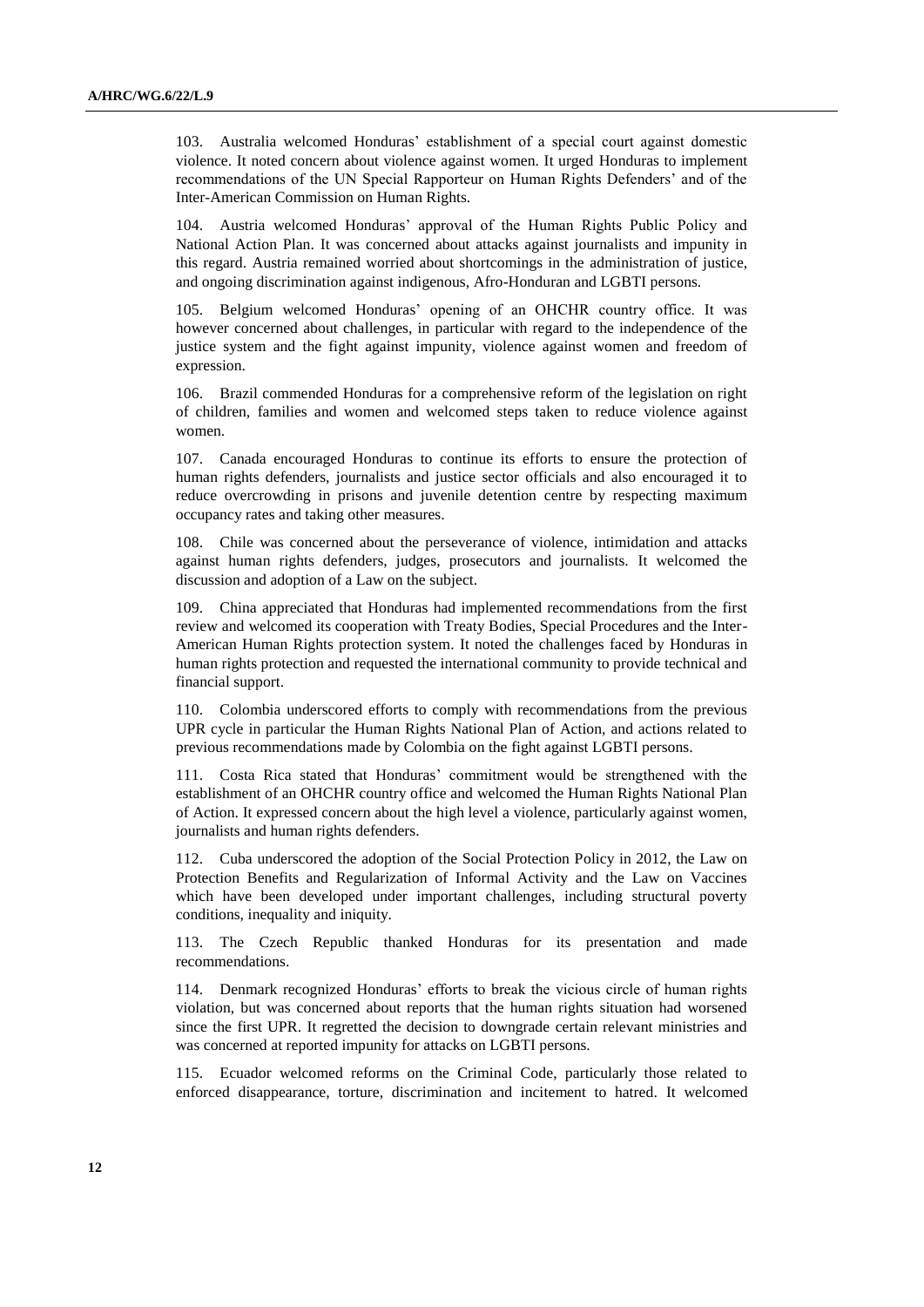measures adopted to strengthen the Judiciary, through the Council on the Judiciary and the Judicial Career.

116. Equatorial Guinea welcomed amendments to the Constitution which have extended participatory democracy mechanisms through the system of popular initiatives. It also welcomed efforts to integrate into its decision making a human rights-based approach taking into account the wide contributions of civil society organizations.

117. Estonia commended the National Action Plan on Racism and Racial Discrimination and expressed concern that indigenous and Afro Honduran women continue to face multiple forms of discrimination. It invited Honduras to ensure that human rights defenders can freely carry out their activities without unfair restrictions or fear of reprisals.

118. France asked about the follow-up to the efforts taken to improve the conditions of detention in Honduras.

119. Germany acknowledged the partial reforms made to the Penal Code. It expressed concern about persistent human rights violations, particularly regarding the right to life, widespread impunity and discrimination against women, children, LGBTI persons and indigenous population.

120. To conclude, Honduras thanked States for their participation in their second review, and for their comments and recommendations. Honduras believes that the UPR generates opportunities to assess progress and challenges and opens spaces for a improving human rights in the country.

121. Honduras is committed to having a permanent mechanism to follow-up on the UPR commitments. It is currently working on the establishment of a Human Rights Observatory and will strengthen the role of the Ministry of Justice and Human Rights to respond to the various reports that the State is committed to submit. Honduras will also create a monitoring and assessment system for the National Human Rights Plan of Action and continue the dialogue with civil society.

122. Honduras acknowledged that while it has made some progress during the last years, there are structural, institutional and cultural challenges that it still needs to overcome. With the support of the friends of Honduras, the country hopes to build a country which is free from extreme poverty, educated, healthy, democratic, safe and without violence.

# **II. Conclusions and/or recommendations**

123. **The recommendations formulated during the interactive dialogue and listed below enjoy the support of Honduras:**

123.1. **Continue working towards the harmonization of its domestic legislation with the international human rights instruments to which it is a State Party to (Nicaragua);**

123.2. **Draft guidelines to report violations of the rights of persons deprived of their liberty through the National Mechanism for the Prevention of Torture (Panama);**

123.3. **Allocate adequate resources for the implementation of its national human rights action plan (Philippines);**

<sup>\*\*</sup>Conclusions and recommendations will not be edited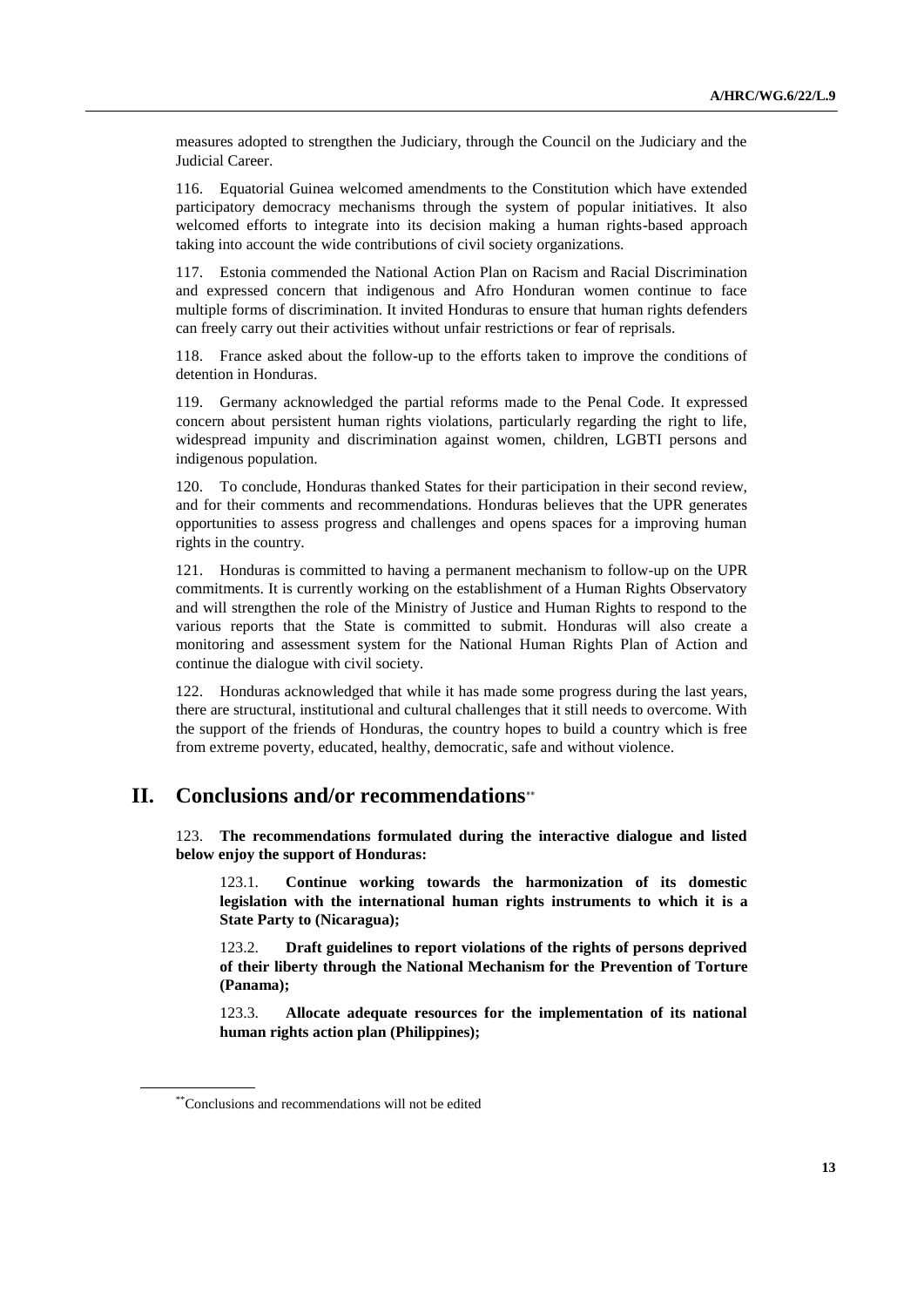123.4. **Adopt new concrete measures for the implementation of the National Human Rights Action Plan of 2013, in order to sustain the decrease in crime rates in the context of strengthening the rule of law (France);**

123.5. **Consider developing Human Rights Indicators as suggested by the OHCHR as an instrument that allows for a more precise and coherent evaluation of national human rights policies (Portugal);**

123.6. **Strengthen the functioning of the National Commission against Racial Discrimination Racism, Xenophobia and other forms of Intolerance in favour of inter-cultural dialogue, tolerance and awareness-raising programmes (Argentina);**

123.7. **Step up awareness campaigns through the national plan of action to combat racism and racial discrimination that is currently being drafted (Panama);**

123.8. **Strengthen the institutional framework undertaken for the benefit of indigenous and Afro-Honduran peoples (Equatorial Guinea);**

123.9. **Effectively implement the Gender Equality and Equity Plan 2010- 2022, by allocating technical and financial resources to achieve the envisaged objectives as well as the reopening of the emergency "line 114" to provide care to women victims of gender violence (Spain);**

123.10. **Implement policies and programs that promote tolerance and nondiscrimination against LGBTI persons, and to guarantee the compliance with the current norms in order to punish offences and violence motivated by prejudices (Uruguay);**

123.11. **Strengthen its national institutions in charge of the promotion and protection of human rights, with a view to fostering access to justice, particularly for the most vulnerable groups, such as women, older persons, children, indigenous peoples, persons with disabilities, people of African descent and the LGBTI community (Brazil);**

123.12. **Develop a national action plan to implement the United Nations Guiding Principles on Business and Human Rights, including specific actions to strengthen the implementation of ILO convention no. 169 (Netherlands);**

123.13. **Support the efforts of the national mechanism for the follow-up of UPR recommendations through the establishment of an online monitoring system (Paraguay);**

123.14. **Cooperate closely with the OHCHR office to be soon established in the country while implementing UPR recommendations (Czech Republic);**

123.15. **Submit the overdue report to the relevant UN treaty bodies (Sierra Leone);**

123.16. **Reply in a timely manner to all thematic special procedure communications (Montenegro);**

123.17. **Improve birth registration system and be supported by awarenessraising activities, in order to sustain the rise in registration numbers, especially in rural areas (Turkey);**

123.18. **Undertake awareness-raising campaigns and programmes to promote tolerance and to address violence against the LGBTI persons (Slovenia);**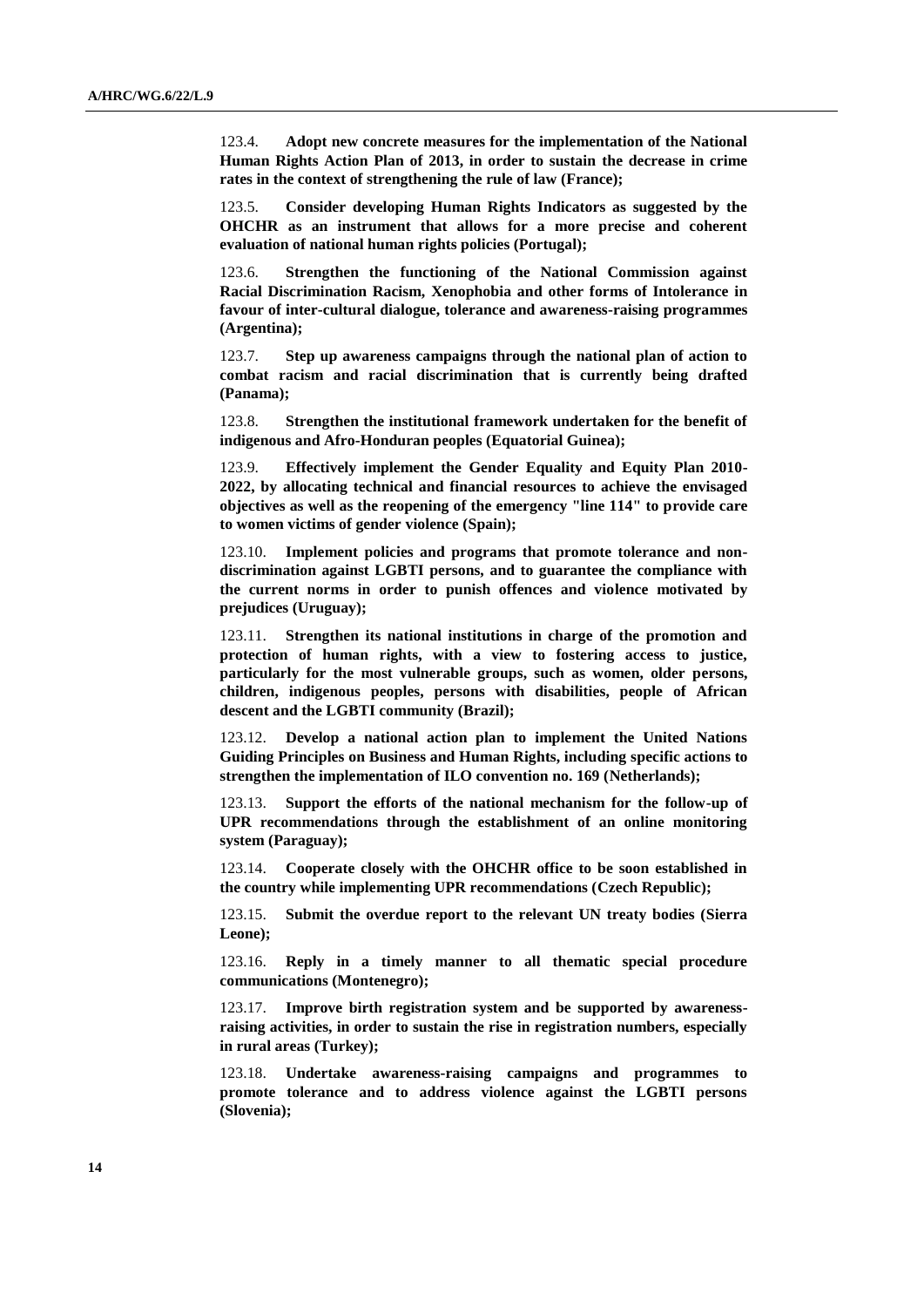123.19. **Strengthen actions that aim at eliminating cultural patterns that discriminate against women, promoting adequate access to judicial protection in order to prevent that cases of violence affecting their life, health and integrity remain unpunished (Chile);**

123.20. **End discrimination in law and practice against indigenous and Afro-Honduran people and strengthen protection for LGBTI persons (Austria);**

123.21. **Take appropriate measures to improve living conditions and address the issue of overcrowding in prisons and other detention centres, as well as to reduce violence between and among prisoners (Republic of Korea);**

123.22. **Take effective measures to bring conditions of detention in line with international standards, in particular by reducing overcrowding and interprisoner violence (Austria);**

123.23. **Implement the recommendations contained in the 2013 report of the Inter-American Commission on Human Rights on the Status of Persons Deprived of Liberty in Honduras, and that the national penitentiary policy is finalised and implemented accordingly (Denmark);**

123.24. **Consider widening the criminal legislation, not only criminalizing cases of femicide, but also all cases of violence against women (Guatemala);**

123.25. **Create specialized courts responsible exclusively for cases of domestic violence which are particularly problematic (Guatemala);**

123.26. **Take all necessary measures to ensure the effective implementation of the Criminal Code offence of gender-related killings of women and to guarantee effective access to justice for women who are victims of violence, as well as their protection (Ireland);**

123.27. **Guarantee protection and effective access to justice to women victims of violence, including by ensuring that perpetrators are brought to justice and by providing sufficient resources and targeted training to law enforcement, the judiciary and health-service personnel (Italy);**

123.28. **Prevent and punish all forms of violence against women and girls; and consolidate a higher representation of women in management and decision making positions (Peru);**

123.29. **Ensure adequate budget allocation to the prevention of sexual and gender-based violence (Sweden);**

123.30. **Guarantee the protection and access to justice for women who are victims of violence (Belgium);**

123.31. **Step up efforts aimed at effectively preventing violence against women, including rape, domestic violence and sexual harassment (Panama);**

123.32. **Take adequate and necessary measures to address violence against women (Portugal);**

123.33. **Respond effectively to all forms of violence against women including by providing law enforcement official with gender training (Sweden);**

123.34. **Reduce violence against women and increase the number of shelters for battered women (Trinidad and Tobago);**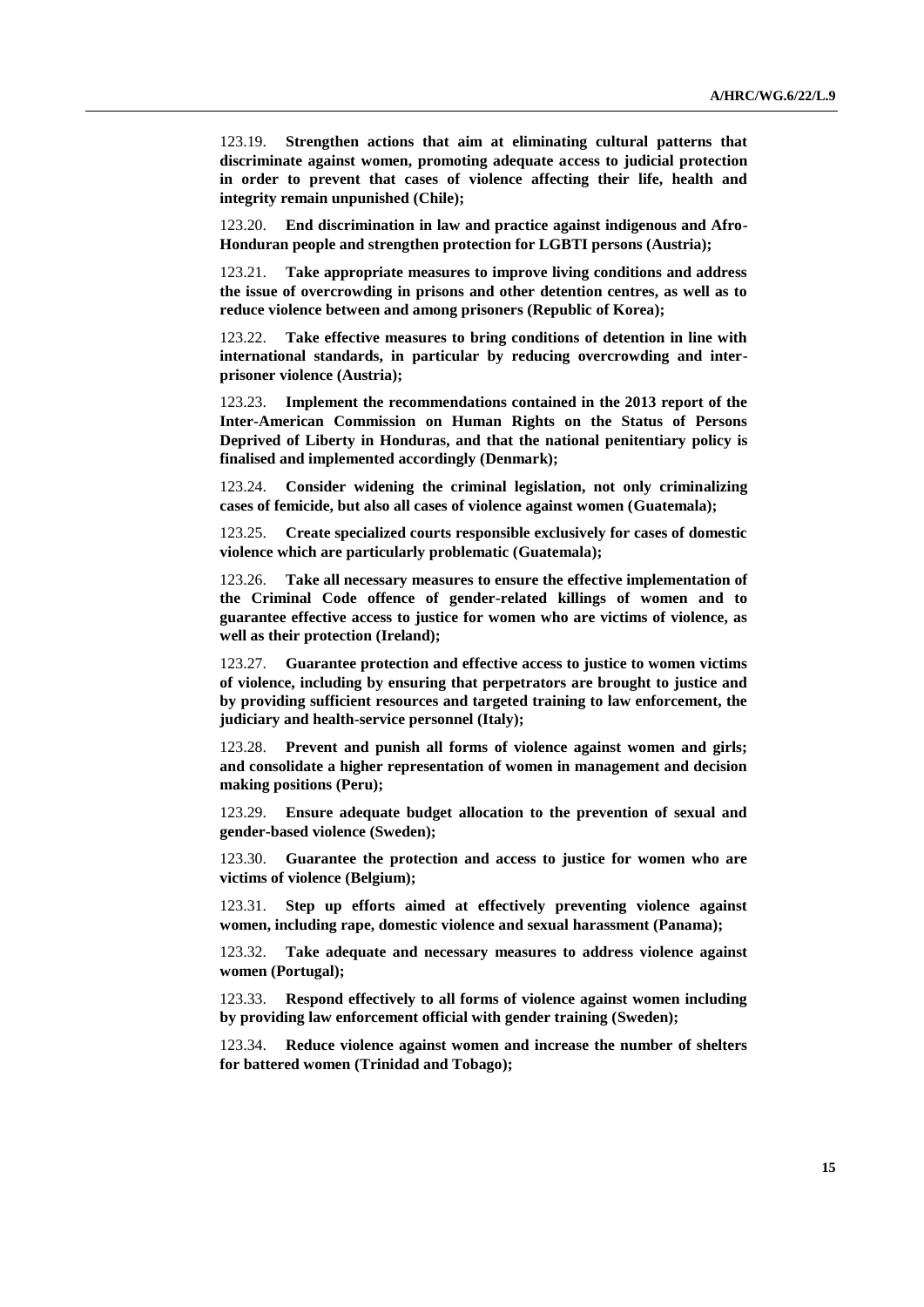123.35. **Take specific measures to protect women from being victim of discrimination and violence, including the appropriate investigation of such cases as well as the prosecution and punishment of perpetrators (Turkey);**

123.36. **Take measures to ensure full protection of children at all levels and in all spheres and to ensure that the institutions tasked to implement such measures are adequately funded and resourced in order to carry out this function effectively (Namibia);** 3

123.37. **Defend children's rights by ensuring that the Directorate of Childhood, Adolescent and Family has the appropriate legislative framework and financial resources to meet its mandate, and by implementing policies and programmes to protect children, adolescents and returned child migrants (Canada);**

123.38. **Re-establish its police unit specialized to combat human trafficking and sexual exploitation (Timor-Leste);**

123.39. **Adopt necessary measures to guarantee fair justice for all (Nigeria);**

123.40. **Strengthen the judiciary by implementing a transparent, merit-based and clearly defined selection process for supreme court justices (United States of America);**

123.41. **Ensure transparency and impartiality in the appointment process of judges, implementing clear procedures and objective criteria and ensure that judicial staff are not subject to political interference (Switzerland);**

123.42. **Effectively fight impunity against the perpetrators of the crimes against judges, journalists and human rights defenders and conduct effective investigations of human rights violations in these cases (Poland);**

123.43. **Guarantee that all complaints regarding human rights violations and other abuses committed by the police, armed forces or members of private security companies are subject to, in a brief period of time, independent and exhaustive investigations; and that those responsible for such violations are brought to justice and that the victims have access to reparations (Belgium);**

123.44. **Enhance the Criminal Code which punishes hate crimes (Lebanon);**

123.45. **Take further measures for the effective investigation, prosecution and punishment of hate crimes against LGBTI persons and women, including femicides, as well as crimes against human rights defenders, journalists, justice workers and campesino community members in Bajo Aguán (Norway);**

123.46. **Exhaustively investigate the killings of women on gender grounds (Spain);**

123.47. **Ensure that all hate crimes are categorised as such and thoroughly investigated (Denmark);**

123.48. **Redefine clearly the role of the military police as a temporary measure and to step up the professionalizing process of the national police to ensure the protection of human rights in all their work (Switzerland);**

<sup>&</sup>lt;sup>3</sup> The recommendation as read during the interactive dialogue: Take measures to ensure full protection of children at all levels and in all spheres, including military operations, and to ensure that the institutions tasked to implement such measures are adequately funded and resourced in order to carry out this function effectively (Namibia).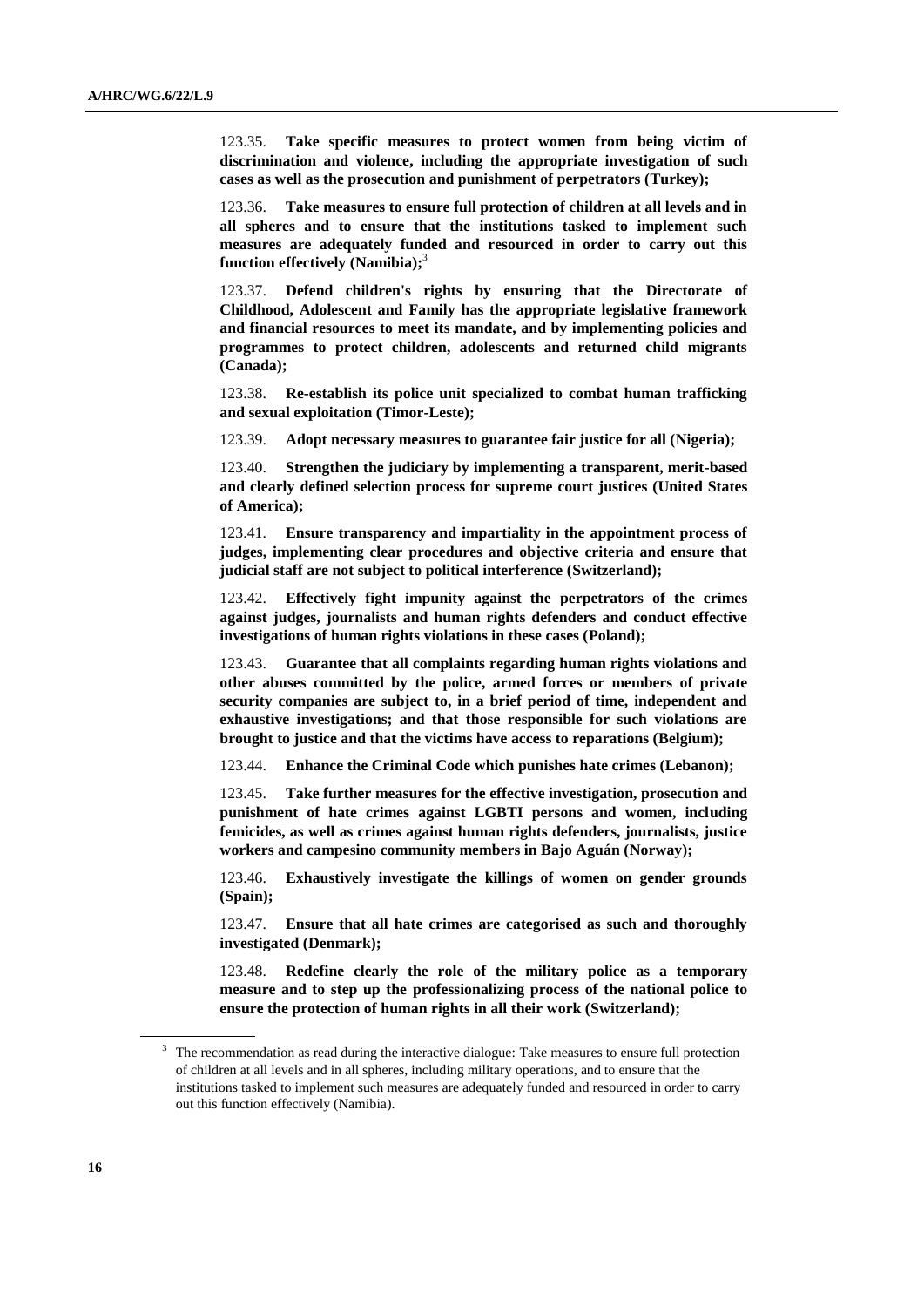123.49. **Enhance efforts to create a safe environment for human rights defenders and journalists (Italy);**

123.50. **Ensure freedom of expression and take steps to end threats and attacks against journalists and human rights defenders, including LGBTI defenders (Australia);**

123.51. **Establish effective mechanisms to guarantee the safety of human rights defenders, judges, prosecutors and journalists, and ensure that acts of violence which in many cases result in deaths, intimidation and attacks against them, do not remain unpunished (Chile);**

123.52. **That the implementation of the new law on the protection of human rights defenders, journalists, social communicators and justice officials is allocated sufficient resources and without it being necessary to resort to civil society contributions (Switzerland);** 

123.53. **Implement the new law (on the protection of human rights defenders, journalist, social communicators and justice officials) through an open consultation and participation process with civil society (Switzerland);**

123.54. **Approve and implement a law on the protection of journalists, human rights defenders, those working in the judicial system, and provide adequate human and financial resources to establish an effective state mechanism to protect those at risk (Belgium);**

123.55. **Improve the effectiveness of prevention, investigation and prosecution of all forms of attacks against human rights defenders, journalists, lawyers and judges in order to lower their incidence and to tackle impunity for these crimes (Czech Republic);**

123.56. **Ensure that a robust law protecting human rights defenders, journalists and justice officials is adopted and effectively implemented and that its impact is regularly assessed (Czech Republic);**

123.57. **Further promote the participation of Afro-Hondurans and the indigenous communities in the public sphere (Sierra Leone); Step-up socioeconomic policies to enable the active participation of people of African descent in economic, social and political sphere (Angola);**

123.58. **Take necessary measures to achieve the social reintegration of boys, girls and adolescents victims of armed gangs (Paraguay);**

123.59. **Improve the precarious situation of Indigenous Peoples and Afrodescendent communities (Estonia).**

124. **The following recommendations enjoy the support of Honduras which considers that they are already implemented or in the process of implementation:**

124.1. **Fully adapt their legislation to the Statute of the International Criminal Court (Spain); Fully align its national legislation with the Rome Statute of the International Criminal Court (Estonia); Fully implement the Rome Statute of the International Criminal Court into national law (Portugal);**

124.2. **Elaborate a legal framework regarding disciplinary proceedings (for judges) (Norway);**

124.3. **Develop laws against racial discrimination (Lebanon);**

124.4. **Continue its efforts to reform laws on the rights of women and children in the justice sphere (Qatar);**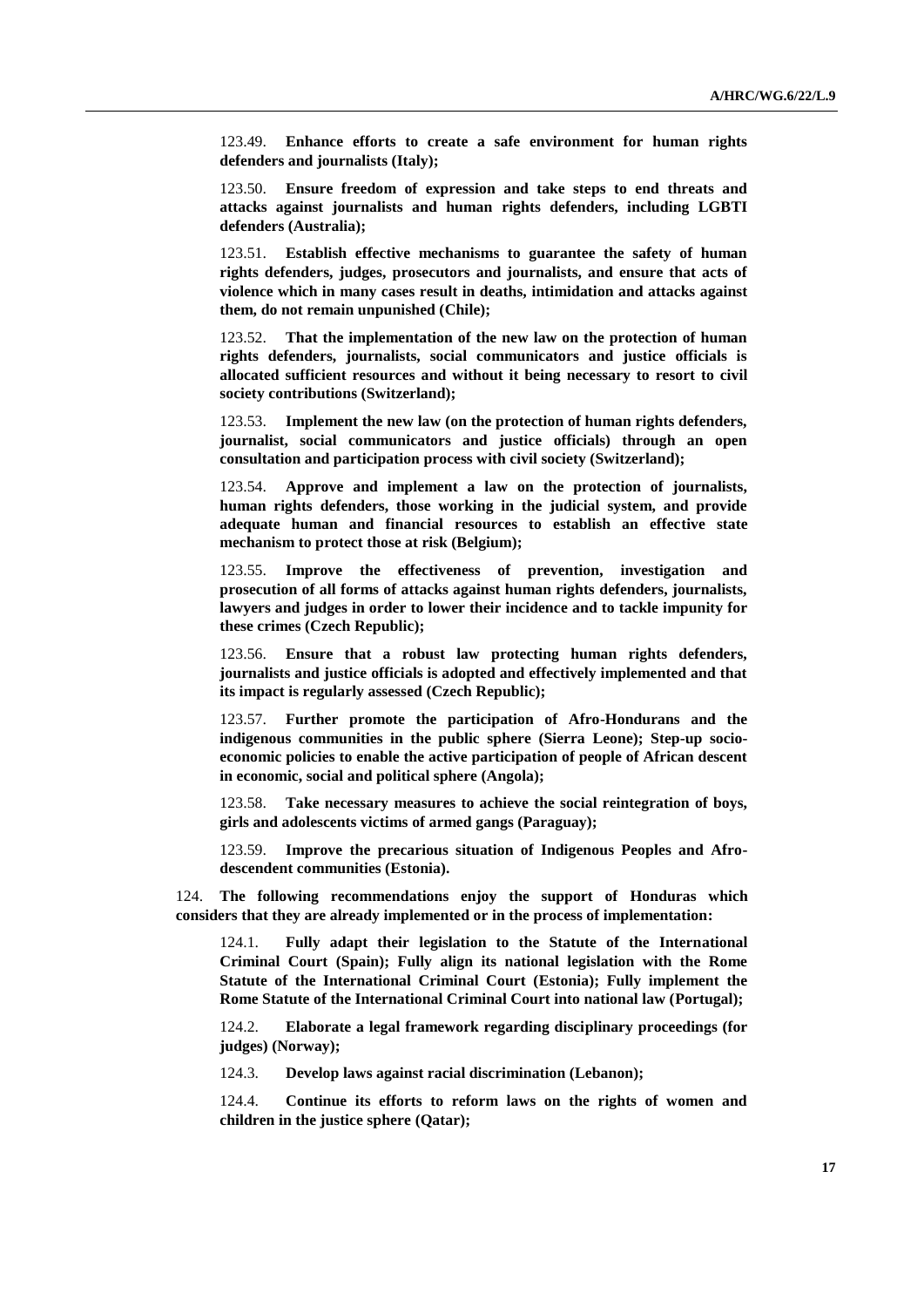124.5. **Adopt laws protecting freedom of expression and freedom of the media (Lebanon);**

124.6. **Strengthen the legislative process underway related to the education sector (Equatorial Guinea);**

124.7. **Strengthen the National Human Rights Commission in line with the Paris Principles (Guatemala); Continue efforts in ensuring that CONADEH (National Human Rights Commission) be strengthened to be in line with the Paris Principles (Indonesia);**

124.8. **Take concrete actions to implement the Public Policy and National Plan of Action on Human Rights and to ensure that all forms of discrimination against Afro-Honduran Peoples and other minority groups is eliminated (Namibia);**

124.9. **Take concrete measures to implement the Public Policy and National Plan of Action on Human Rights, including the assigning of appropriate funding (Norway); Take all measures necessary to put the public policy and the National Human Rights Action Plan into practice (Uruguay); Pursue the implementation of the Public Policy and the National Action Plan for Human Rights 2013-2022 (Algeria);**

124.10. **Involve civil society more actively in developing national human rights policies, strategies and action plans (Germany);**

124.11. **Continue with the effective implementation of measures to combat discrimination and violence based on sexual orientation and gender identity, particularly through the implementation of differentiated approaches to guarantee the enjoyment of the rights of LGBTI persons (Colombia);**

124.12. **Continue efforts to address gender-related killing of women and girls (Rwanda);**

124.13. **Strengthen normative standards and measures aimed at eliminating domestic violence perpetrated against women (Sierra Leone);**

124.14. **Continue to strengthen legislative and policy measures to counter violence against women (Singapore);**

124.15. **Continue efforts to reduce violence against children and young persons (Rwanda);**

124.16. **Continue with your policy to reduce violence against children and young people (Algeria);**

124.17. **Provide comprehensive child protection, particularly for unaccompanied minors, by addressing the problems that give rise to their migration, and often to their exploitation, and also affording them the means by which they may be repatriated (Holy See);**

124.18. **Take additional measures to prevent the poor and marginalized children from early entry into the labour market and provide incentives for them to enrol in school (Thailand);**

124.19. **Take further measures to ensure those Hondurans living abroad, particularly as regards to child's protection, and providing comprehensive protection for migrant boys, girls and non-accompanied adolescents once they are repatriated (Uruguay);**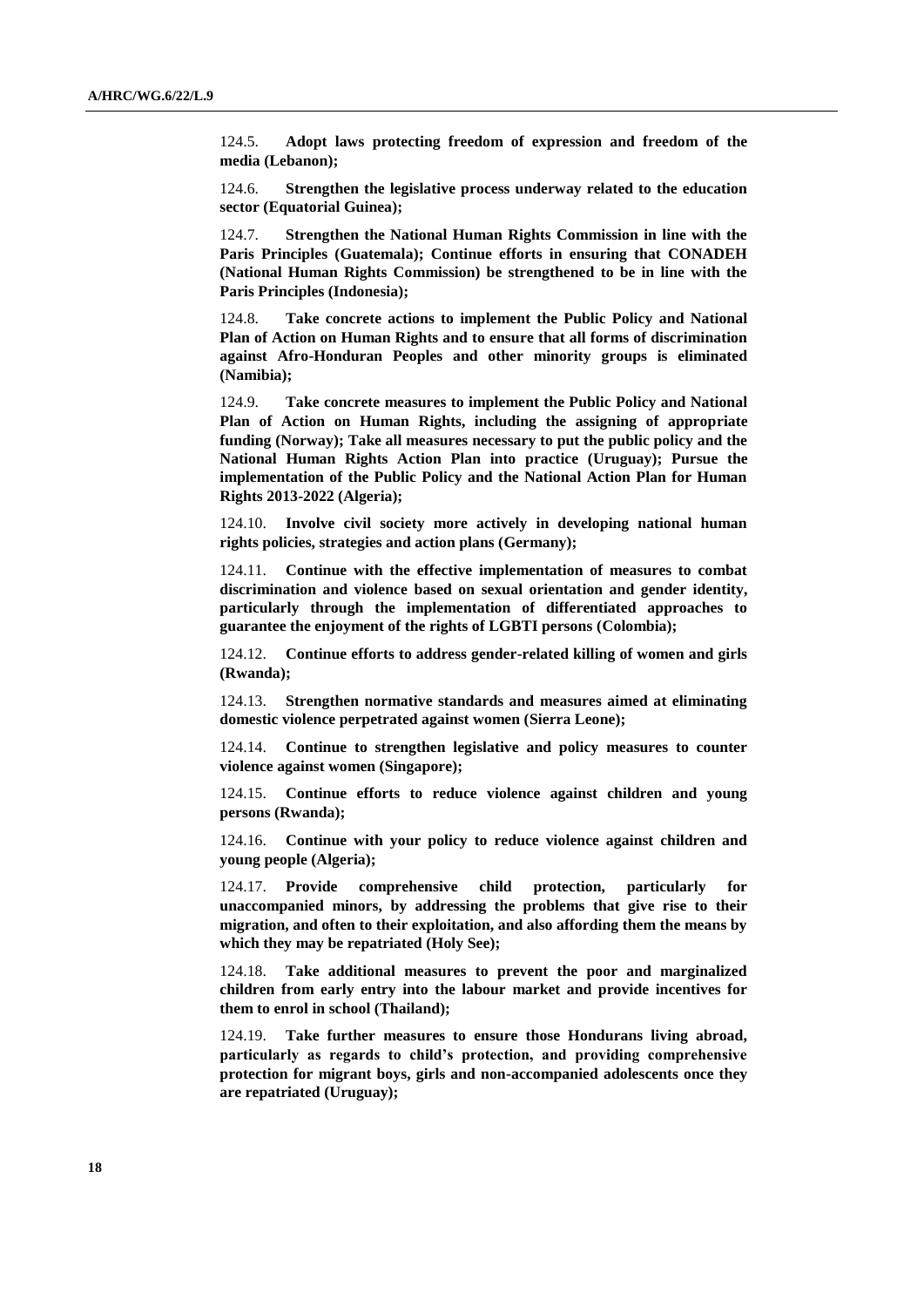124.20. **Take measures to empower young people, particularly through education, with a view to prevent them from joining criminal and transnational gangs; and ensure their rehabilitation and social reintegration (Colombia);**

124.21. **Follow up on initiatives taken to strengthen the protection of children's rights (Equatorial Guinea);**

124.22. **Adopt measures to combat trafficking in persons, particularly women and children (Romania);**

124.23. **Continue to work on combatting against trafficking in human beings and illegal drug trafficking (Russian Federation);**

124.24. **Conduct a comprehensive review and structural reform of the administration of justice with the aim to ensure judicial independence and reduce the growing number of cases of impunity (Sweden);**

124.25. **Ensure that human rights bodies such as the Public Prosecutor's Office and the Judiciary have the necessary financial and human resources as well as human rights training to guarantee their independence and impartiality so that they can perform their work effectively (United Kingdom of Great Britain and Northern Ireland);**

124.26. **Continue strengthening government capacity to effectively investigate and prosecute all crimes, including labour law violations (United States of America);**

124.27. **Continue strengthening judicial and administrative measures initiated to ensure the effective investigation and punishment of those responsible for acts of violence, in particular those targeting human rights defenders (Argentina);**

124.28. **Raise the capacity and effectiveness of investigation and prosecution of all allegations of torture and ill-treatment by members of both state security forces and private companies and strengthen legal safeguards available for victims of torture and ill-treatment (Czech Republic);**

124.29. **Strengthen efforts to reform the justice and security sector with a view to fighting corruption and strengthening the independence of the judiciary, including by fostering effective supervision and disciplinary control of the criminal justice institutions and by providing adequate supply of financial and human resources (Germany);**

124.30. **Strengthen and guarantee the autonomy, independence and impartiality of the judiciary, including by adopting safeguards to prevent irregular dismissals and appointments of judges (Italy); Take measures to strengthen and guarantee the autonomy, independence and impartiality of the judiciary, including transparent and impartial procedures for appointment and dismissal of judicial officers (Namibia); Take effective measures to strengthen and guarantee the independence and impartiality of the judiciary, including by adopting safeguards to prevent irregular dismissals and appointments (Norway); Adopt measures to guarantee the independence of the judiciary (Romania);**

124.31. **Strengthen and guarantee the independence and impartiality of the judiciary by enforcing the constitutional process for electing judges of the Supreme Court, adopting safeguard measures to prevent irregular dismissals and appointments and adopting additional anti-corruption measures (Canada);**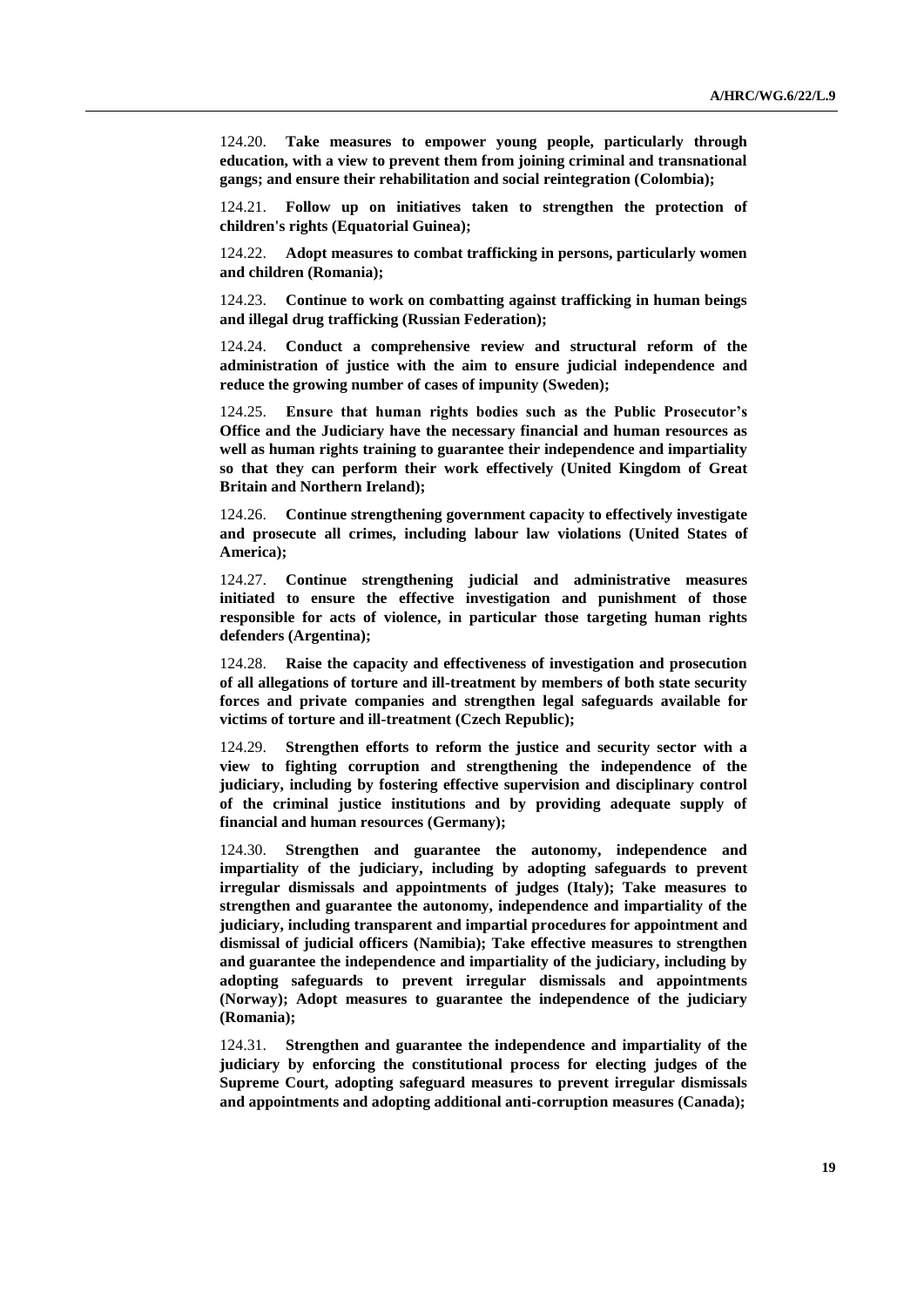124.32. **Strengthen independence and transparency of the judiciary and step up efforts to fight impunity by, inter alia, establishing a merit system of selecting and appointing judges and preventing political and other interference into their work, including arbitrary dismissals (Czech Republic);**

124.33. **Continue efforts towards due protection of women who are part of the victim and witness protection programs (Ecuador);**

124.34. **Take decisive steps to combat criminal impunity (Estonia);**

124.35. **Reinforce the public institutions responsible for the investigations of crimes and the execution of criminal justice, especially in the area of organized criminal activities involving drug and human trafficking, so as to create a more stable and peaceful social environment (Holy See);**

124.36. **Taking into account the high level of violence which persists in the county, step up efforts to fight crime and tackle impunity with a view to ensuring the rights to life, liberty and security of its citizens(Republic of Korea);**

124.37. **Take all necessary measures to ensure the effective implementation of the Criminal Code, which sanctions the crime of femicide (Slovenia);**

124.38. **Continue to strengthen the response of its criminal justice system to violent crimes against women and girls; in particular measures to support capacity to investigate, prosecute and punish such crimes (Australia);**

124.39. **Continue the work of the Truth and Reconciliation Commission (Lebanon);**

124.40. **Take effective measures to reduce and control the proliferation of firearms (Rwanda);**

124.41. **Continue to take measures to counter organised crime, in particular drug trafficking with a view to fostering an environment that is conducive to the enjoyment of human rights for all (Singapore);**

124.42. **Formulate and implement a disarmament control and reduction policy (Sweden); 4**

124.43. **Tighten its regulation on civilian possession of weapons and firearms, enhance oversight on private security companies and put in place stronger safeguards to protect the safety of Honduran citizens, especially in the conflict in the Aguan River Valley (Thailand);**

124.44. **Increase the number of law enforcement officials, judges and prosecutors receiving training specific to human rights and minority groups (Canada);**

124.45. **Strengthen the security apparatus through a civilian police in order to combat impunity, especially in cases of crimes against journalists and femicides, without involving the military apparatus (Costa Rica);**

124.46. **Continue working, nationally and internationally, in the implementation of the Central America security strategy (Nicaragua);**

<sup>&</sup>lt;sup>4</sup> The recommendation as read during the interactive dialogue: Formulate and implement a disarmament policy (Sweden).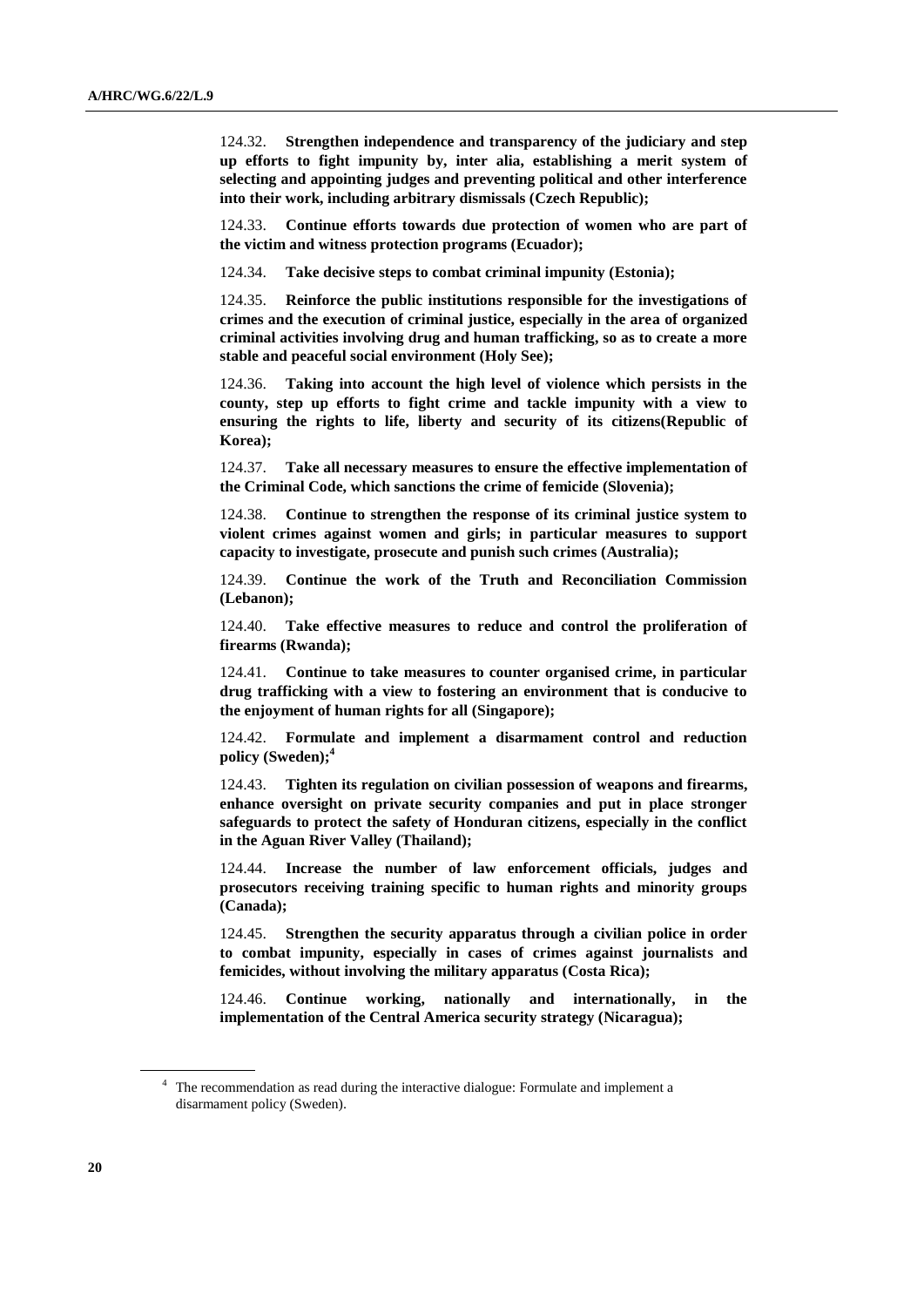124.47. **Establish a mechanism for the protection of human rights defenders (Timor-Leste);**

124.48. **Promptly and impartially investigate any allegations of violence or reprisals against journalists and human rights defenders and ensure that perpetrators are held accountable (Austria);**

124.49. **Continue to give priority to efforts aimed at the recognition and protection of journalists and human rights defenders (Colombia);**

124.50. **Respect and protect the right to freedom of expression and strengthen the protection of journalists, civil society activists and human rights defenders against attacks (Estonia);**

124.51. **Ensure provision of adequate financial and human resources for the implementation of the Law on protecting human rights defenders, journalists, social communicators and justice officials and commit to reviewing its operation, including its consistency with international human rights standards, after a period of initial implementation (Ireland);**

124.52. **Ensure effective implementation of the "Ley de Protección de Defensores de Derechos Humanos, Periodistas, Comunicadores Sociales y Operadores de Justicia" and provide adequate resources to establish an effective protection mechanism for Human Rights Defenders (Italy);**

124.53. **Adopt laws and policies protecting human rights defenders and journalists; involve civil society in this process as well make available sufficient funding for implementation (Netherlands);**

124.54. **Expedite the enactment and implementation of the Bill on the Protection of Journalists, Human Rights Defenders and Justice System Workers, and provide adequate resources to establish an effective protection mechanism (Sierra Leone);**

124.55. **Ensure prompt investigations into attacks and threats against human rights defenders, indigenous people, and journalists as well as to ensure that they can carry out their activities without fear of reprisals (Slovenia);**

124.56. **Continue the proceedings relating to human rights defenders, journalists, social communicators and justice officials for their full and effective protection, enabling them to perform their functions with all guarantees (Spain);**

124.57. **Guarantee that all human rights defenders in Honduras are able to carry out their legitimate human rights activities according to the United Nations Declaration on Human Rights Defenders (Sweden);**

124.58. **Bring to a conclusion the legislative process and proceed to implement the bill on the protection of human rights defenders, journalists, those working in the media, and justice officials (Uruguay);**

124.59. **Guarantee the effective implementation of the bill on the protection of human rights defenders, journalists, social communicators and justice officials, including appropriate financing (Brazil);**

124.60. **Pursue the legislative work initiated in 2014 to protect journalists, human rights defenders and some members of the judiciary in the fight against crime (France); Consider approving the draft bill for the protection of human rights defenders, journalists, social communicators and justice officials (Paraguay); Continue ongoing efforts aimed at the adoption of the Law for the**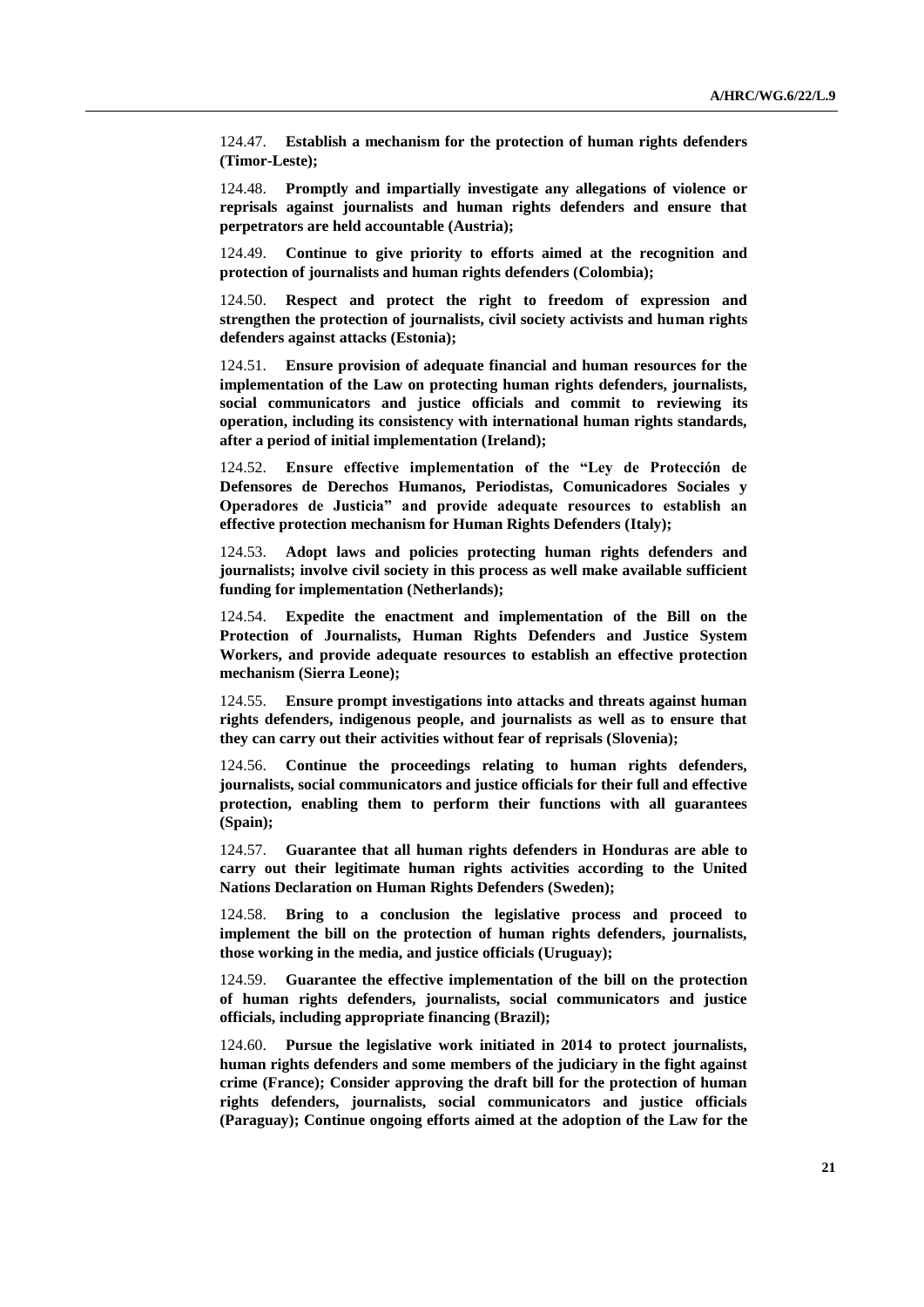**Protection of Human Rights Defenders, Journalists, Social Communicators and Justice Officials (Peru);**

124.61. **Create and further implement social policies focused on providing better education, increasing the enrolment of students and reducing the number of school drop-outs (Holy See);**

124.62. **Make every effort to respect the dignity of human life, especially of women and children who are most vulnerable to gross abuses (Holy See);**

124.63. **Continue strengthening its social assistance programmes, in favour of the most vulnerable in the country (Venezuela (Bolivarian Republic of));**

124.64. **Adopt institutional measures to improve the quality of live, ensuring that minors and adolescents remain permanently in the country, and preventing their unaccompanied migration. In the repatriation processes, ensure that the principle of the best interest of the child is respected and promote their effective social reintegration (Mexico);**

124.65. **Continue to promote and protect the enjoyment of fundamental freedoms and rights of its citizens in the areas of education, health, rights of women and children, and persons with disabilities (Nigeria);**

124.66. **Continue further work on the protection of vulnerable groups of the population, such as women, children and youth (Russian Federation);**

124.67. **Strengthen the system for the protection of persons at risk, notably women and children (Angola);**

124.68. **Continue to focus on developing its economy, increasing employment, strengthening poverty eradication and raising the standard of living of its people (China);**

124.69. **Strengthen actions aimed at implementing social inclusion and development policies to reduce levels of inequality and poverty (Ecuador);**

124.70. **Design a comprehensive strategy with a gender and human rights perspective to assist the population that are living in situations of poverty and extreme poverty (Mexico);**

124.71. **Implement measures to reduce poverty and instances of social exclusion among indigenous people and Afro-Honduran communities (Trinidad and Tobago);**

124.72. **Continue to prioritise efforts to improve the health of its people, including through the enactment of water and sanitation services (Singapore);**

124.73. **Continue implementing the policy of free, public, compulsory education, redefining the length and cycles, including by allocating sufficient budget and resources (Indonesia);**

124.74. **Continue reforms initiated in education (Qatar);**

124.75. **Continue implementing concrete actions for the enforcement of the Fundamental Law on Education (Cuba);**

124.76. **Continue ongoing efforts aimed at enhancing the participation and consultations of indigenous peoples on public policies that affect them, fully implementing the United Nations Declaration on the Rights of Indigenous Peoples and the ILO Convention 169 concerning Indigenous and Tribal Peoples in Independent Countries (Peru);**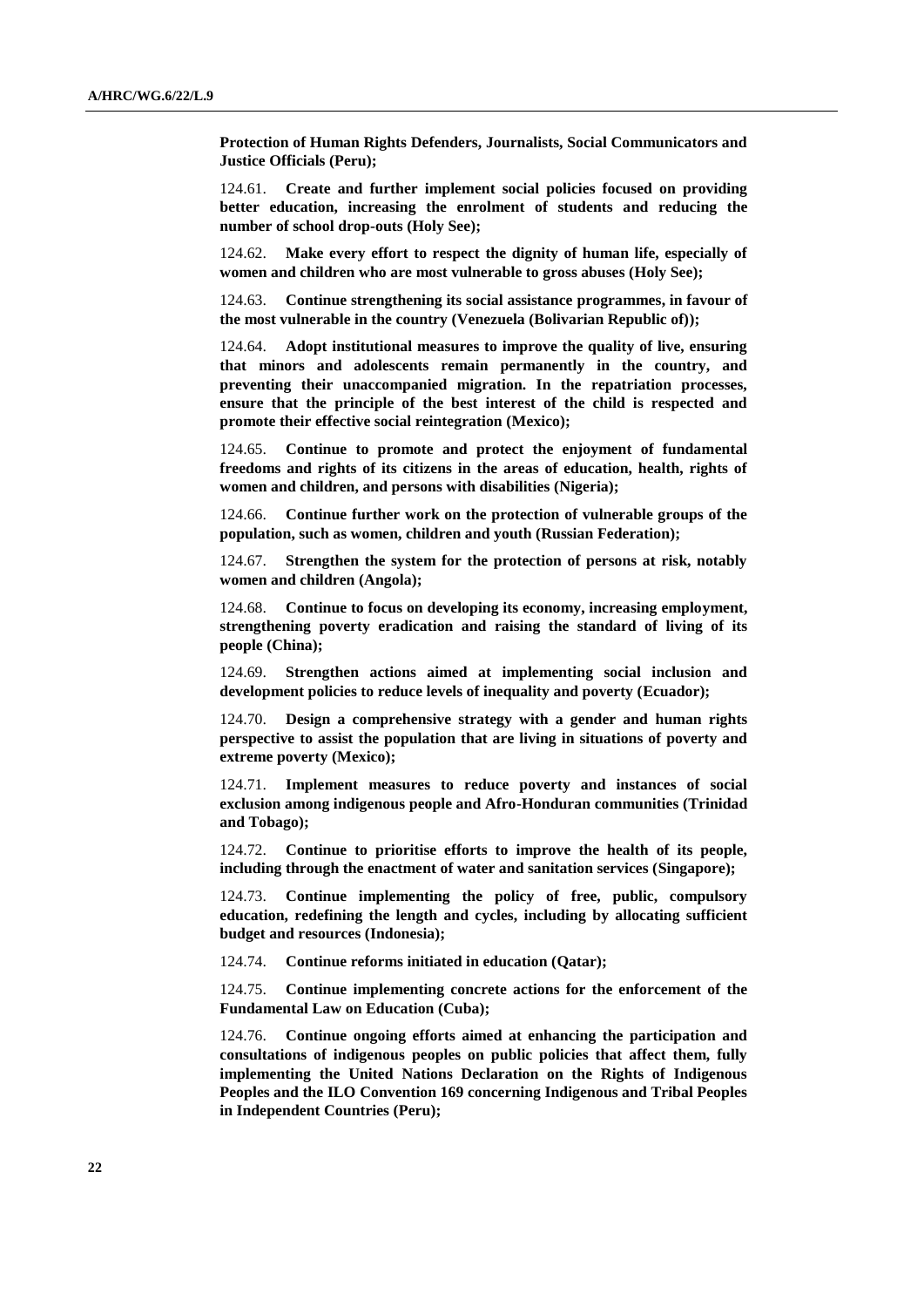124.77. **Take the necessary measures to guarantee the human rights of migrant woman and children, including single mothers and unaccompanied children (Paraguay);**

124.78. **Consider entering into bilateral and multilateral cooperation agreements with concerned states to address the protection needs of unaccompanied migrant children from Honduras, including their repatriation and reintegration (Philippines);**

124.79. **Adopt measures in order to appropriately receive children and adolescents deported from another country (Poland);**

124.80. **Continue implementing measures to comprehensively address the phenomenon of unaccompanied migrant children (Cuba);**

6.81. **Pursue efforts initiated to limit the flow of migration, especially of unaccompanied children, and continue implementing the legislative framework to achieve a quality education for children (France).**

125. **The following recommendations will be examined by Honduras, which will provide responses in due time, but no later than the thirtieth session of the Human Rights Council in September 2015:**

125.1. **Ratify the Optional Protocol to ICESCR (Madagascar; Montenegro; Costa Rica; ICESCR (Portugal); Consider the ratification or adhesion to the Optional Protocol to ICESCR (Peru);** 

125.2. **Consider the ratification or adhesion to the Optional Protocol to CRC on a communications procedure (Peru)** 5 **; Ratify the Optional Protocol to CRC on a communications procedure (Portugal);**

125.3. **Ratify the Optional Protocol to CEDAW (Costa Rica; Portugal; Slovenia; Sweden; Timor-Leste; Austria; Canada); Consider the ratification or adhesion to the Optional Protocol to CEDAW (Peru); Consider positively the ratification of the Optional Protocol to CEDAW (Mexico); Ratify the Optional Protocol to CEDAW, as previously recommended (Spain); Sign and ratify the Optional Protocol to CEDAW (Turkey); Consider ratifying the Optional Protocol to CEDAW (Uruguay); Pursue the ratification of the Optional Protocol to CEDAW (Chile);**

125.4. **Sign and ratify the Optional Protocol to CEDAW, establishing a communication mechanism in order to strengthen the tools in the fight against violence and discrimination against women (France); Take additional steps to guarantee equal access for women to appropriate health services, especially sexual and reproductive health services, and ratify the Optional Protocol to CEDAW (Germany);**

125.5. **Ratify the Arms Trade Treaty thereby providing the potential for reducing the proliferation of small arms and light weapons, the illegal drug trade and high levels of violence (Trinidad and Tobago);**

125.6. **Ratify ILO Convention No.189 (Madagascar); Step up its efforts towards the ratification of other international human rights conventions, including ILO Convention No. 189 (Philippines);**

<sup>5</sup> The recommendation as read during the interactive dialogue: Consider the ratification or adhesion to the Optional Protocol to ICESCR; the Optional Protocol to CEDAW and the Optional Protocol to CRC (Peru).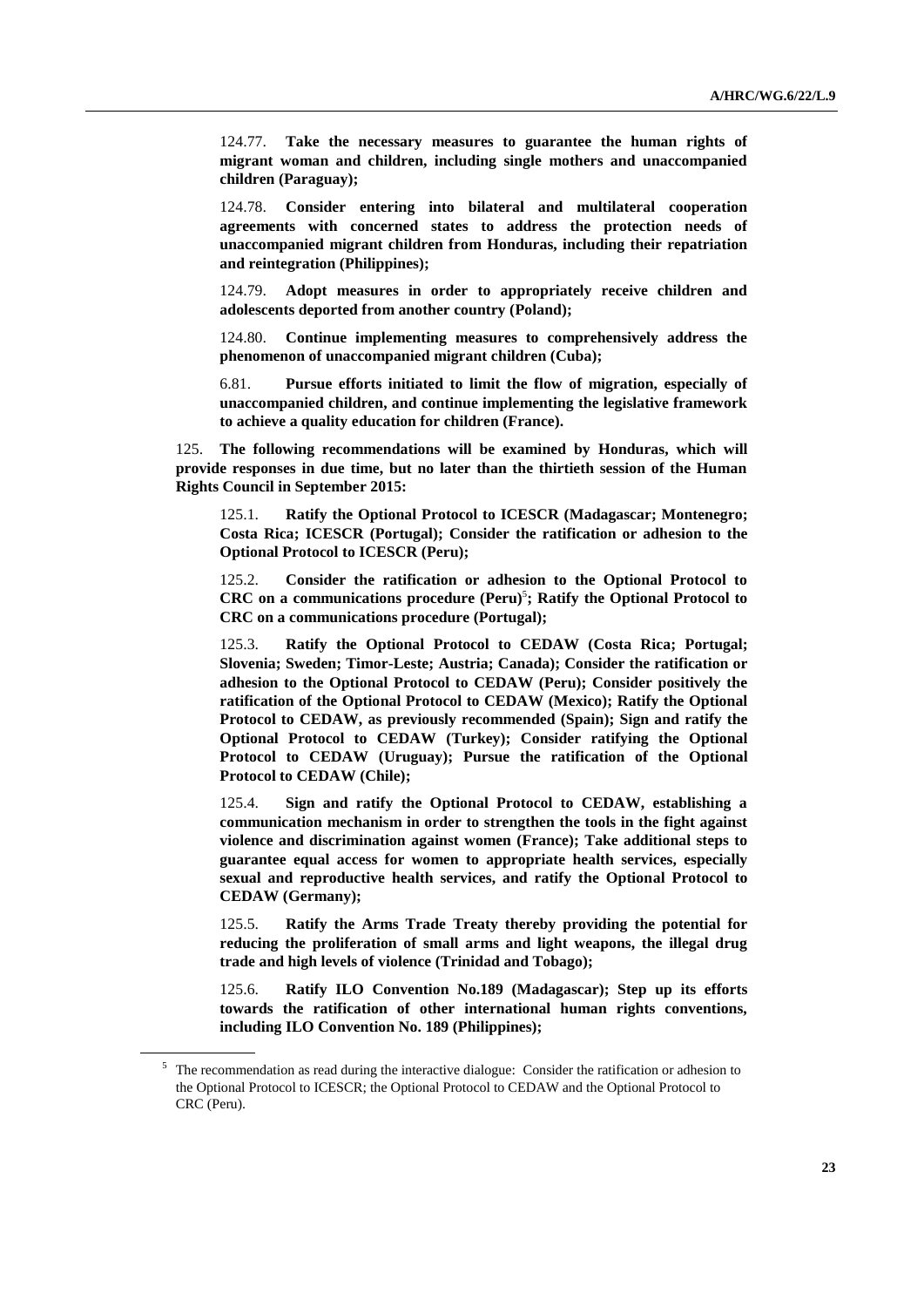125.7. **Align the Penal Code with the Code of Medical Ethics and that Honduras considers to legalize abortion in case of rape or incest (Norway);**

125.8. **Adopt a law on gender identity allowing legal recognition in the national register of persons in accordance with their sexual orientation and image of the persons concerned (Madagascar);**

125.9. **Ensure that the Gender Identity Law that is currently before Congress is adopted and implemented (Denmark);**

125.10. **Amend legislation to decriminalize defamation, slander and libel and convert them into matters regulated by civil law rights standards set by the United Nations and the Inter-American Commission on Human Rights (IACHR) observations and recommendations (United Kingdom of Great Britain and Northern Ireland);**

125.11. **Comply with the recommendations of the IACHR and the Commission for Truth and Reconciliation to ensure that security strategies promote prevention and are implemented by properly organised and trained civil police forces and not military force (Norway);**

125.12. **Uphold its commitment to introduce a comprehensive police reform plan and pass the new organic police law by June 2015, and share a benchmarked time-bound plan to remove the military from civilian police duties (United States of America).**

126. **All conclusions and/or recommendations contained in the present report reflect the position of the submitting State(s) and/or the State under review. They should not be construed as endorsed by the Working Group as a whole.**